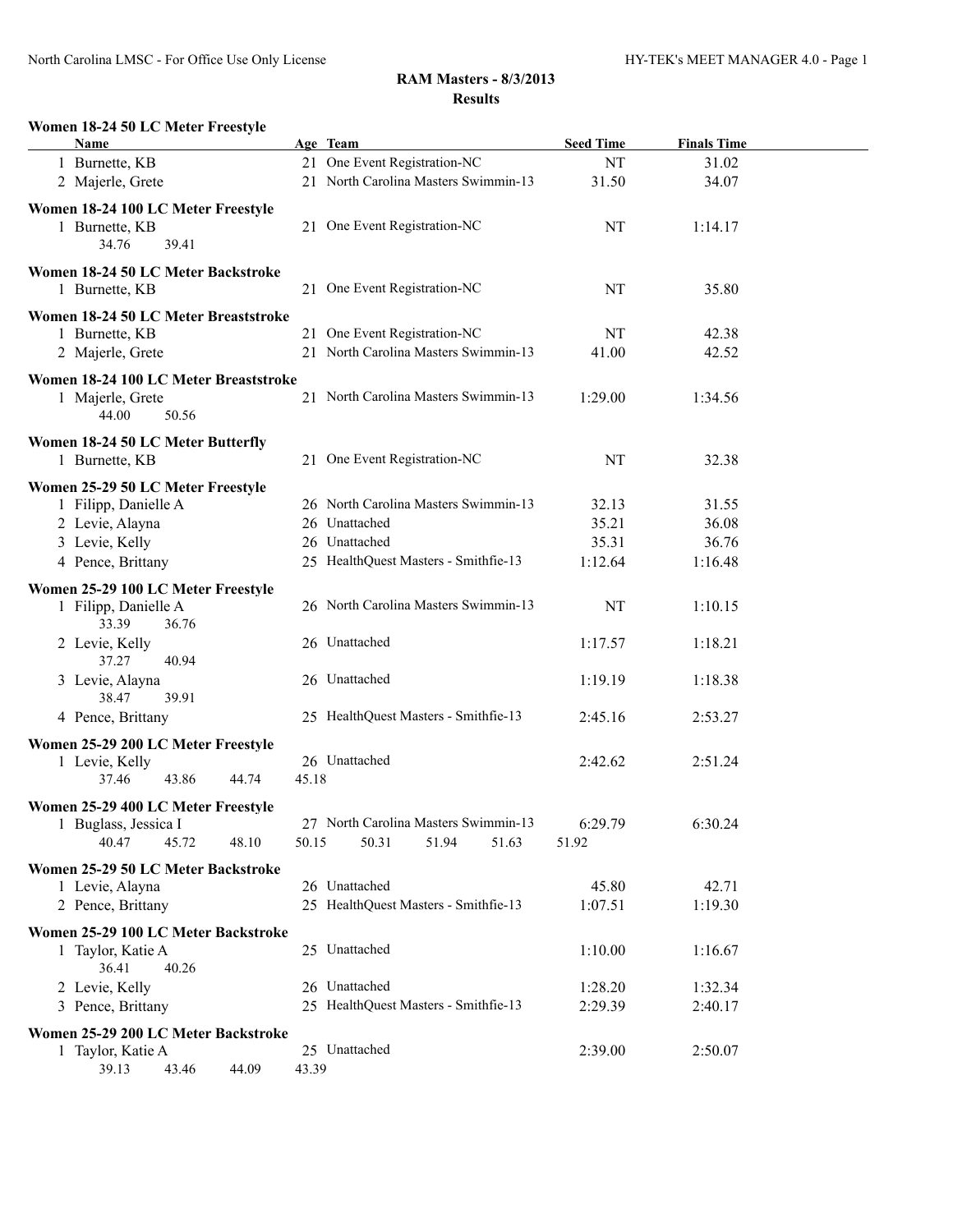| Women 25-29 100 LC Meter Breaststroke                                         |                                               |         |         |
|-------------------------------------------------------------------------------|-----------------------------------------------|---------|---------|
| 1 Filipp, Danielle A<br>41.58<br>44.66                                        | 26 North Carolina Masters Swimmin-13          | 1:27.95 | 1:26.24 |
| Taylor, Katie A<br>2<br>41.50<br>46.94                                        | 25 Unattached                                 | NT      | 1:28.44 |
| Buglass, Jessica I<br>3<br>47.85<br>54.92                                     | 27 North Carolina Masters Swimmin-13          | 1:46.10 | 1:42.77 |
| 4 Levie, Alayna<br>56.82<br>51.47                                             | 26 Unattached                                 | 1:51.90 | 1:48.29 |
| Women 25-29 200 LC Meter Breaststroke                                         |                                               |         |         |
| 1 Filipp, Danielle A<br>42.07<br>47.29<br>46.85                               | 26 North Carolina Masters Swimmin-13<br>48.19 | 2:55.71 | 3:04.40 |
| Women 25-29 50 LC Meter Butterfly                                             |                                               |         |         |
| 1 Filipp, Danielle A                                                          | 26 North Carolina Masters Swimmin-13          | 34.31   | 33.90   |
| 2 Buglass, Jessica I                                                          | 27 North Carolina Masters Swimmin-13          | 44.41   | 41.24   |
| 3 Pence, Brittany                                                             | 25 HealthQuest Masters - Smithfie-13          | 1:50.34 | 1:38.27 |
| Women 25-29 100 LC Meter Butterfly<br>1 Taylor, Katie A<br>34.03<br>46.89     | 25 Unattached                                 | NT      | 1:20.92 |
| Women 25-29 200 LC Meter IM                                                   |                                               |         |         |
| 1 Taylor, Katie A<br>38.18<br>44.91<br>52.75                                  | 25 Unattached<br>39.38                        | NT      | 2:55.22 |
| 2 Levie, Kelly<br>42.62<br>48.24<br>59.89                                     | 26 Unattached<br>41.47                        | 3:12.91 | 3:12.22 |
| 3 Buglass, Jessica I<br>43.21<br>49.69<br>57.36                               | 27 North Carolina Masters Swimmin-13<br>49.73 | 3:28.39 | 3:19.99 |
| Women 25-29 400 LC Meter IM                                                   |                                               |         |         |
| 1 Levie, Alayna                                                               | 26 Unattached                                 | 6:59.42 | 7:01.81 |
| 46.40<br>55.87<br>53.60                                                       | 52.37<br>1:01.68<br>1:00.78<br>45.87          | 45.24   |         |
| Women 30-34 50 LC Meter Freestyle                                             |                                               |         |         |
| 1 Perrottet, Jennifer K                                                       | 33 Cape Fear Aquatic Club-13                  | 32.47   | 32.17   |
| 2 Torres, Stephanie                                                           | 34 HealthQuest Masters - Smithfie-13          | NT      | 47.36   |
| Women 30-34 200 LC Meter Freestyle                                            |                                               |         |         |
| 1 Jones, Ruth N<br>30.34<br>33.85<br>34.43                                    | 30 Raleigh Area Masters-13<br>33.93           | 2:10.99 | 2:12.55 |
| Women 30-34 400 LC Meter Freestyle                                            |                                               |         |         |
| 1 Oxford, Jennifer L                                                          | 33 Raleigh Area Masters-13                    | 6:38.00 | 6:05.23 |
| 40.77<br>45.01<br>46.46                                                       | 46.76<br>47.25<br>46.43<br>46.95              | 45.60   |         |
| Women 30-34 50 LC Meter Backstroke                                            |                                               |         |         |
| 1 Oxford, Jennifer L                                                          | 33 Raleigh Area Masters-13                    | 36.00   | 37.35   |
| 2 Torres, Stephanie                                                           | 34 HealthQuest Masters - Smithfie-13          | NT      | 58.47   |
| Women 30-34 100 LC Meter Backstroke<br>1 Oxford, Jennifer L<br>38.51<br>42.86 | 33 Raleigh Area Masters-13                    | 1:12.00 | 1:21.37 |
| Women 30-34 50 LC Meter Breaststroke                                          |                                               |         |         |
| 1 Perrottet, Jennifer K                                                       | 33 Cape Fear Aquatic Club-13                  | 55.00   | 42.97   |
| 2 Torres, Stephanie                                                           | 34 HealthQuest Masters - Smithfie-13          | NT      | 1:01.48 |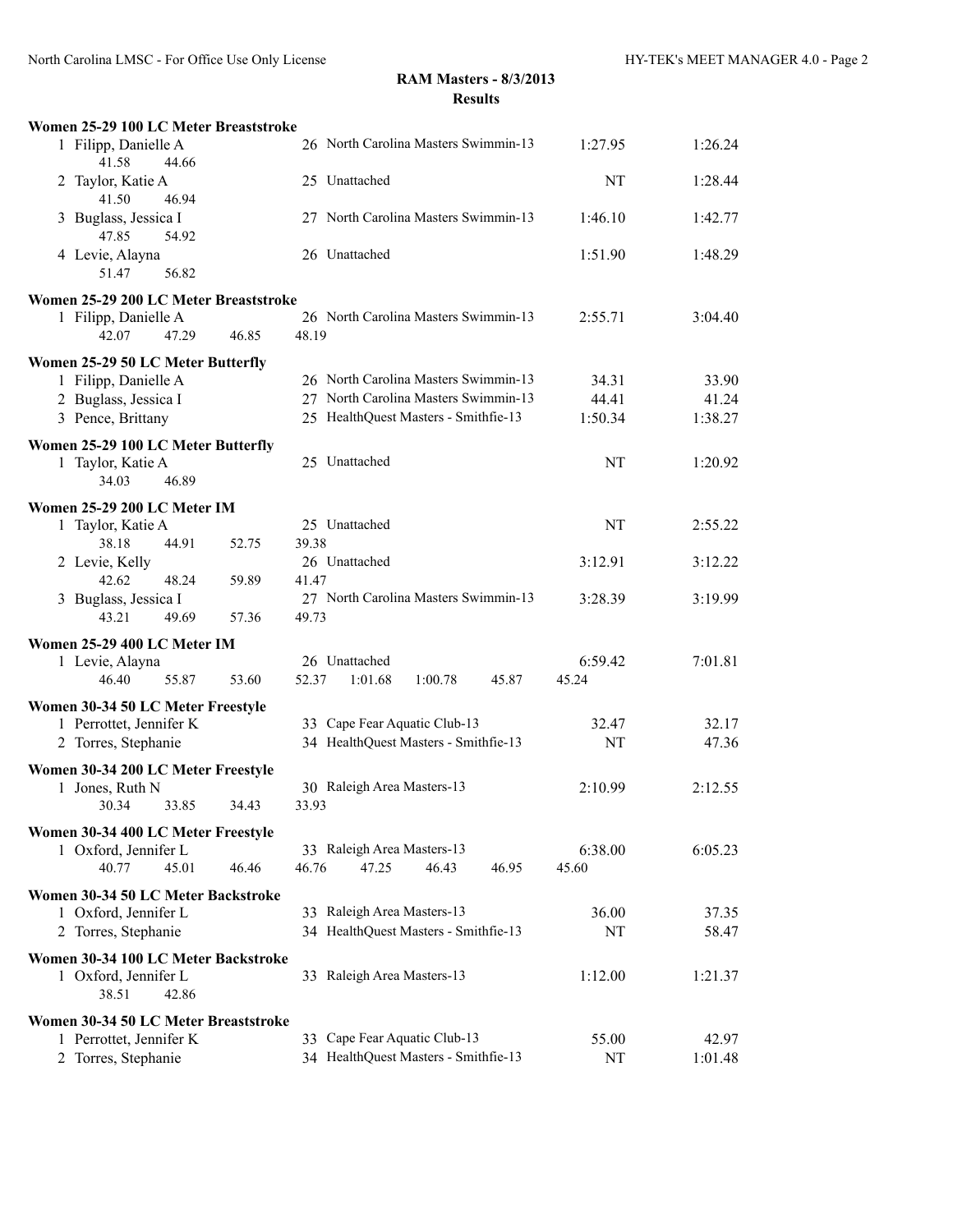| 30 Raleigh Area Masters-13<br>28.25<br>29.23<br>1 Jones, Ruth N<br>34 HealthQuest Masters - Smithfie-13<br>2 Torres, Stephanie<br>NT<br>1:00.58<br>Women 30-34 100 LC Meter Butterfly<br>30 Raleigh Area Masters-13<br>1 Jones, Ruth N<br>1:06.00<br>1:06.50<br>29.88<br>36.62<br>Women 30-34 200 LC Meter IM<br>33 Raleigh Area Masters-13<br>1 Oxford, Jennifer L<br>2:42.00<br>3:14.43<br>42.45<br>48.49<br>59.03<br>44.46<br>2 Torres, Stephanie<br>34 HealthQuest Masters - Smithfie-13<br>NT<br>4:48.12<br>1:03.28<br>1:25.64<br>1:14.15<br>1:05.05<br>Women 35-39 50 LC Meter Freestyle<br>38 Raleigh Area Masters-13<br>1 Wainio, Courtney A<br>30.95<br>31.19<br>Women 35-39 100 LC Meter Freestyle<br>36 Cape Fear Aquatic Club-13<br>1 Uhl, Alicia K<br>1:09.50<br>1:04.78<br>30.85<br>33.93<br>Women 35-39 200 LC Meter Freestyle<br>36 Cape Fear Aquatic Club-13<br>1 Uhl, Alicia K<br>2:18.00<br>2:24.99<br>36.26<br>34.19<br>37.37<br>37.17<br>38 Raleigh Area Masters-13<br>2 Wainio, Courtney A<br>2:34.92<br>2:42.54<br>40.94<br>1:24.83<br>36.77<br>Women 35-39 400 LC Meter Freestyle<br>36 Cape Fear Aquatic Club-13<br>1 Uhl, Alicia K<br>5:05.00<br>5:07.54<br>34.89<br>38.03<br>40.13<br>40.42<br>39.66<br>38.59<br>36.60<br>39.22<br>36 Triad Masters Swimming Greens-13<br>2 Old, Cath A<br>5:58.40<br>6:03.85<br>38.44<br>47.92<br>44.62<br>46.40<br>47.38<br>48.10<br>46.44<br>44.55<br>Women 35-39 50 LC Meter Backstroke<br>36 Triad Masters Swimming Greens-13<br>1 Old, Cath A<br>36.21<br>36.21<br>Women 35-39 100 LC Meter Backstroke<br>36 Triad Masters Swimming Greens-13<br>1 Old, Cath A<br>1:21.51<br>1:22.10<br>40.25<br>41.85<br>Women 35-39 200 LC Meter Backstroke<br>1 Old, Cath A<br>36 Triad Masters Swimming Greens-13<br>2:59.91<br>3:06.02<br>41.33<br>47.87<br>48.67<br>48.15<br>Women 35-39 100 LC Meter Breaststroke<br>38 Raleigh Area Masters-13<br>1 Wainio, Courtney A<br>1:29.97<br>1:32.65<br>44.02<br>48.63<br>36 Triad Masters Swimming Greens-13<br>1:36.83<br>2 Old, Cath A<br>1:40.07<br>46.00<br>54.07<br>Women 35-39 50 LC Meter Butterfly<br>36 Cape Fear Aquatic Club-13<br>34.00<br>1 Uhl, Alicia K<br>31.21<br>Women 35-39 400 LC Meter IM<br>36 Cape Fear Aquatic Club-13<br>1 Uhl, Alicia K<br>5:58.00<br>5:49.04<br>50.19<br>49.87<br>36.18<br>41.63<br>48.68<br>47.29<br>38.48<br>36.72<br>Women 40-44 50 LC Meter Freestyle | Women 30-34 50 LC Meter Butterfly |  |  |
|--------------------------------------------------------------------------------------------------------------------------------------------------------------------------------------------------------------------------------------------------------------------------------------------------------------------------------------------------------------------------------------------------------------------------------------------------------------------------------------------------------------------------------------------------------------------------------------------------------------------------------------------------------------------------------------------------------------------------------------------------------------------------------------------------------------------------------------------------------------------------------------------------------------------------------------------------------------------------------------------------------------------------------------------------------------------------------------------------------------------------------------------------------------------------------------------------------------------------------------------------------------------------------------------------------------------------------------------------------------------------------------------------------------------------------------------------------------------------------------------------------------------------------------------------------------------------------------------------------------------------------------------------------------------------------------------------------------------------------------------------------------------------------------------------------------------------------------------------------------------------------------------------------------------------------------------------------------------------------------------------------------------------------------------------------------------------------------------------------------------------------------------------------------------------------------------------------------------------------------------------------------------------------------------------------------------------------------------------------------------------------------------------------|-----------------------------------|--|--|
|                                                                                                                                                                                                                                                                                                                                                                                                                                                                                                                                                                                                                                                                                                                                                                                                                                                                                                                                                                                                                                                                                                                                                                                                                                                                                                                                                                                                                                                                                                                                                                                                                                                                                                                                                                                                                                                                                                                                                                                                                                                                                                                                                                                                                                                                                                                                                                                                        |                                   |  |  |
|                                                                                                                                                                                                                                                                                                                                                                                                                                                                                                                                                                                                                                                                                                                                                                                                                                                                                                                                                                                                                                                                                                                                                                                                                                                                                                                                                                                                                                                                                                                                                                                                                                                                                                                                                                                                                                                                                                                                                                                                                                                                                                                                                                                                                                                                                                                                                                                                        |                                   |  |  |
|                                                                                                                                                                                                                                                                                                                                                                                                                                                                                                                                                                                                                                                                                                                                                                                                                                                                                                                                                                                                                                                                                                                                                                                                                                                                                                                                                                                                                                                                                                                                                                                                                                                                                                                                                                                                                                                                                                                                                                                                                                                                                                                                                                                                                                                                                                                                                                                                        |                                   |  |  |
|                                                                                                                                                                                                                                                                                                                                                                                                                                                                                                                                                                                                                                                                                                                                                                                                                                                                                                                                                                                                                                                                                                                                                                                                                                                                                                                                                                                                                                                                                                                                                                                                                                                                                                                                                                                                                                                                                                                                                                                                                                                                                                                                                                                                                                                                                                                                                                                                        |                                   |  |  |
|                                                                                                                                                                                                                                                                                                                                                                                                                                                                                                                                                                                                                                                                                                                                                                                                                                                                                                                                                                                                                                                                                                                                                                                                                                                                                                                                                                                                                                                                                                                                                                                                                                                                                                                                                                                                                                                                                                                                                                                                                                                                                                                                                                                                                                                                                                                                                                                                        |                                   |  |  |
|                                                                                                                                                                                                                                                                                                                                                                                                                                                                                                                                                                                                                                                                                                                                                                                                                                                                                                                                                                                                                                                                                                                                                                                                                                                                                                                                                                                                                                                                                                                                                                                                                                                                                                                                                                                                                                                                                                                                                                                                                                                                                                                                                                                                                                                                                                                                                                                                        |                                   |  |  |
|                                                                                                                                                                                                                                                                                                                                                                                                                                                                                                                                                                                                                                                                                                                                                                                                                                                                                                                                                                                                                                                                                                                                                                                                                                                                                                                                                                                                                                                                                                                                                                                                                                                                                                                                                                                                                                                                                                                                                                                                                                                                                                                                                                                                                                                                                                                                                                                                        |                                   |  |  |
|                                                                                                                                                                                                                                                                                                                                                                                                                                                                                                                                                                                                                                                                                                                                                                                                                                                                                                                                                                                                                                                                                                                                                                                                                                                                                                                                                                                                                                                                                                                                                                                                                                                                                                                                                                                                                                                                                                                                                                                                                                                                                                                                                                                                                                                                                                                                                                                                        |                                   |  |  |
|                                                                                                                                                                                                                                                                                                                                                                                                                                                                                                                                                                                                                                                                                                                                                                                                                                                                                                                                                                                                                                                                                                                                                                                                                                                                                                                                                                                                                                                                                                                                                                                                                                                                                                                                                                                                                                                                                                                                                                                                                                                                                                                                                                                                                                                                                                                                                                                                        |                                   |  |  |
|                                                                                                                                                                                                                                                                                                                                                                                                                                                                                                                                                                                                                                                                                                                                                                                                                                                                                                                                                                                                                                                                                                                                                                                                                                                                                                                                                                                                                                                                                                                                                                                                                                                                                                                                                                                                                                                                                                                                                                                                                                                                                                                                                                                                                                                                                                                                                                                                        |                                   |  |  |
|                                                                                                                                                                                                                                                                                                                                                                                                                                                                                                                                                                                                                                                                                                                                                                                                                                                                                                                                                                                                                                                                                                                                                                                                                                                                                                                                                                                                                                                                                                                                                                                                                                                                                                                                                                                                                                                                                                                                                                                                                                                                                                                                                                                                                                                                                                                                                                                                        |                                   |  |  |
|                                                                                                                                                                                                                                                                                                                                                                                                                                                                                                                                                                                                                                                                                                                                                                                                                                                                                                                                                                                                                                                                                                                                                                                                                                                                                                                                                                                                                                                                                                                                                                                                                                                                                                                                                                                                                                                                                                                                                                                                                                                                                                                                                                                                                                                                                                                                                                                                        |                                   |  |  |
|                                                                                                                                                                                                                                                                                                                                                                                                                                                                                                                                                                                                                                                                                                                                                                                                                                                                                                                                                                                                                                                                                                                                                                                                                                                                                                                                                                                                                                                                                                                                                                                                                                                                                                                                                                                                                                                                                                                                                                                                                                                                                                                                                                                                                                                                                                                                                                                                        |                                   |  |  |
|                                                                                                                                                                                                                                                                                                                                                                                                                                                                                                                                                                                                                                                                                                                                                                                                                                                                                                                                                                                                                                                                                                                                                                                                                                                                                                                                                                                                                                                                                                                                                                                                                                                                                                                                                                                                                                                                                                                                                                                                                                                                                                                                                                                                                                                                                                                                                                                                        |                                   |  |  |
|                                                                                                                                                                                                                                                                                                                                                                                                                                                                                                                                                                                                                                                                                                                                                                                                                                                                                                                                                                                                                                                                                                                                                                                                                                                                                                                                                                                                                                                                                                                                                                                                                                                                                                                                                                                                                                                                                                                                                                                                                                                                                                                                                                                                                                                                                                                                                                                                        |                                   |  |  |
|                                                                                                                                                                                                                                                                                                                                                                                                                                                                                                                                                                                                                                                                                                                                                                                                                                                                                                                                                                                                                                                                                                                                                                                                                                                                                                                                                                                                                                                                                                                                                                                                                                                                                                                                                                                                                                                                                                                                                                                                                                                                                                                                                                                                                                                                                                                                                                                                        |                                   |  |  |
|                                                                                                                                                                                                                                                                                                                                                                                                                                                                                                                                                                                                                                                                                                                                                                                                                                                                                                                                                                                                                                                                                                                                                                                                                                                                                                                                                                                                                                                                                                                                                                                                                                                                                                                                                                                                                                                                                                                                                                                                                                                                                                                                                                                                                                                                                                                                                                                                        |                                   |  |  |
|                                                                                                                                                                                                                                                                                                                                                                                                                                                                                                                                                                                                                                                                                                                                                                                                                                                                                                                                                                                                                                                                                                                                                                                                                                                                                                                                                                                                                                                                                                                                                                                                                                                                                                                                                                                                                                                                                                                                                                                                                                                                                                                                                                                                                                                                                                                                                                                                        |                                   |  |  |
|                                                                                                                                                                                                                                                                                                                                                                                                                                                                                                                                                                                                                                                                                                                                                                                                                                                                                                                                                                                                                                                                                                                                                                                                                                                                                                                                                                                                                                                                                                                                                                                                                                                                                                                                                                                                                                                                                                                                                                                                                                                                                                                                                                                                                                                                                                                                                                                                        |                                   |  |  |
|                                                                                                                                                                                                                                                                                                                                                                                                                                                                                                                                                                                                                                                                                                                                                                                                                                                                                                                                                                                                                                                                                                                                                                                                                                                                                                                                                                                                                                                                                                                                                                                                                                                                                                                                                                                                                                                                                                                                                                                                                                                                                                                                                                                                                                                                                                                                                                                                        |                                   |  |  |
|                                                                                                                                                                                                                                                                                                                                                                                                                                                                                                                                                                                                                                                                                                                                                                                                                                                                                                                                                                                                                                                                                                                                                                                                                                                                                                                                                                                                                                                                                                                                                                                                                                                                                                                                                                                                                                                                                                                                                                                                                                                                                                                                                                                                                                                                                                                                                                                                        |                                   |  |  |
|                                                                                                                                                                                                                                                                                                                                                                                                                                                                                                                                                                                                                                                                                                                                                                                                                                                                                                                                                                                                                                                                                                                                                                                                                                                                                                                                                                                                                                                                                                                                                                                                                                                                                                                                                                                                                                                                                                                                                                                                                                                                                                                                                                                                                                                                                                                                                                                                        |                                   |  |  |
|                                                                                                                                                                                                                                                                                                                                                                                                                                                                                                                                                                                                                                                                                                                                                                                                                                                                                                                                                                                                                                                                                                                                                                                                                                                                                                                                                                                                                                                                                                                                                                                                                                                                                                                                                                                                                                                                                                                                                                                                                                                                                                                                                                                                                                                                                                                                                                                                        |                                   |  |  |
|                                                                                                                                                                                                                                                                                                                                                                                                                                                                                                                                                                                                                                                                                                                                                                                                                                                                                                                                                                                                                                                                                                                                                                                                                                                                                                                                                                                                                                                                                                                                                                                                                                                                                                                                                                                                                                                                                                                                                                                                                                                                                                                                                                                                                                                                                                                                                                                                        |                                   |  |  |
|                                                                                                                                                                                                                                                                                                                                                                                                                                                                                                                                                                                                                                                                                                                                                                                                                                                                                                                                                                                                                                                                                                                                                                                                                                                                                                                                                                                                                                                                                                                                                                                                                                                                                                                                                                                                                                                                                                                                                                                                                                                                                                                                                                                                                                                                                                                                                                                                        |                                   |  |  |
|                                                                                                                                                                                                                                                                                                                                                                                                                                                                                                                                                                                                                                                                                                                                                                                                                                                                                                                                                                                                                                                                                                                                                                                                                                                                                                                                                                                                                                                                                                                                                                                                                                                                                                                                                                                                                                                                                                                                                                                                                                                                                                                                                                                                                                                                                                                                                                                                        |                                   |  |  |
|                                                                                                                                                                                                                                                                                                                                                                                                                                                                                                                                                                                                                                                                                                                                                                                                                                                                                                                                                                                                                                                                                                                                                                                                                                                                                                                                                                                                                                                                                                                                                                                                                                                                                                                                                                                                                                                                                                                                                                                                                                                                                                                                                                                                                                                                                                                                                                                                        |                                   |  |  |
|                                                                                                                                                                                                                                                                                                                                                                                                                                                                                                                                                                                                                                                                                                                                                                                                                                                                                                                                                                                                                                                                                                                                                                                                                                                                                                                                                                                                                                                                                                                                                                                                                                                                                                                                                                                                                                                                                                                                                                                                                                                                                                                                                                                                                                                                                                                                                                                                        |                                   |  |  |
|                                                                                                                                                                                                                                                                                                                                                                                                                                                                                                                                                                                                                                                                                                                                                                                                                                                                                                                                                                                                                                                                                                                                                                                                                                                                                                                                                                                                                                                                                                                                                                                                                                                                                                                                                                                                                                                                                                                                                                                                                                                                                                                                                                                                                                                                                                                                                                                                        |                                   |  |  |
|                                                                                                                                                                                                                                                                                                                                                                                                                                                                                                                                                                                                                                                                                                                                                                                                                                                                                                                                                                                                                                                                                                                                                                                                                                                                                                                                                                                                                                                                                                                                                                                                                                                                                                                                                                                                                                                                                                                                                                                                                                                                                                                                                                                                                                                                                                                                                                                                        |                                   |  |  |
|                                                                                                                                                                                                                                                                                                                                                                                                                                                                                                                                                                                                                                                                                                                                                                                                                                                                                                                                                                                                                                                                                                                                                                                                                                                                                                                                                                                                                                                                                                                                                                                                                                                                                                                                                                                                                                                                                                                                                                                                                                                                                                                                                                                                                                                                                                                                                                                                        |                                   |  |  |
|                                                                                                                                                                                                                                                                                                                                                                                                                                                                                                                                                                                                                                                                                                                                                                                                                                                                                                                                                                                                                                                                                                                                                                                                                                                                                                                                                                                                                                                                                                                                                                                                                                                                                                                                                                                                                                                                                                                                                                                                                                                                                                                                                                                                                                                                                                                                                                                                        |                                   |  |  |
|                                                                                                                                                                                                                                                                                                                                                                                                                                                                                                                                                                                                                                                                                                                                                                                                                                                                                                                                                                                                                                                                                                                                                                                                                                                                                                                                                                                                                                                                                                                                                                                                                                                                                                                                                                                                                                                                                                                                                                                                                                                                                                                                                                                                                                                                                                                                                                                                        |                                   |  |  |
|                                                                                                                                                                                                                                                                                                                                                                                                                                                                                                                                                                                                                                                                                                                                                                                                                                                                                                                                                                                                                                                                                                                                                                                                                                                                                                                                                                                                                                                                                                                                                                                                                                                                                                                                                                                                                                                                                                                                                                                                                                                                                                                                                                                                                                                                                                                                                                                                        |                                   |  |  |
|                                                                                                                                                                                                                                                                                                                                                                                                                                                                                                                                                                                                                                                                                                                                                                                                                                                                                                                                                                                                                                                                                                                                                                                                                                                                                                                                                                                                                                                                                                                                                                                                                                                                                                                                                                                                                                                                                                                                                                                                                                                                                                                                                                                                                                                                                                                                                                                                        |                                   |  |  |
|                                                                                                                                                                                                                                                                                                                                                                                                                                                                                                                                                                                                                                                                                                                                                                                                                                                                                                                                                                                                                                                                                                                                                                                                                                                                                                                                                                                                                                                                                                                                                                                                                                                                                                                                                                                                                                                                                                                                                                                                                                                                                                                                                                                                                                                                                                                                                                                                        |                                   |  |  |
|                                                                                                                                                                                                                                                                                                                                                                                                                                                                                                                                                                                                                                                                                                                                                                                                                                                                                                                                                                                                                                                                                                                                                                                                                                                                                                                                                                                                                                                                                                                                                                                                                                                                                                                                                                                                                                                                                                                                                                                                                                                                                                                                                                                                                                                                                                                                                                                                        |                                   |  |  |
|                                                                                                                                                                                                                                                                                                                                                                                                                                                                                                                                                                                                                                                                                                                                                                                                                                                                                                                                                                                                                                                                                                                                                                                                                                                                                                                                                                                                                                                                                                                                                                                                                                                                                                                                                                                                                                                                                                                                                                                                                                                                                                                                                                                                                                                                                                                                                                                                        |                                   |  |  |
| 44 Raleigh Area Masters-13<br>1 Hulett, Jennifer A<br>31.70<br>32.68                                                                                                                                                                                                                                                                                                                                                                                                                                                                                                                                                                                                                                                                                                                                                                                                                                                                                                                                                                                                                                                                                                                                                                                                                                                                                                                                                                                                                                                                                                                                                                                                                                                                                                                                                                                                                                                                                                                                                                                                                                                                                                                                                                                                                                                                                                                                   |                                   |  |  |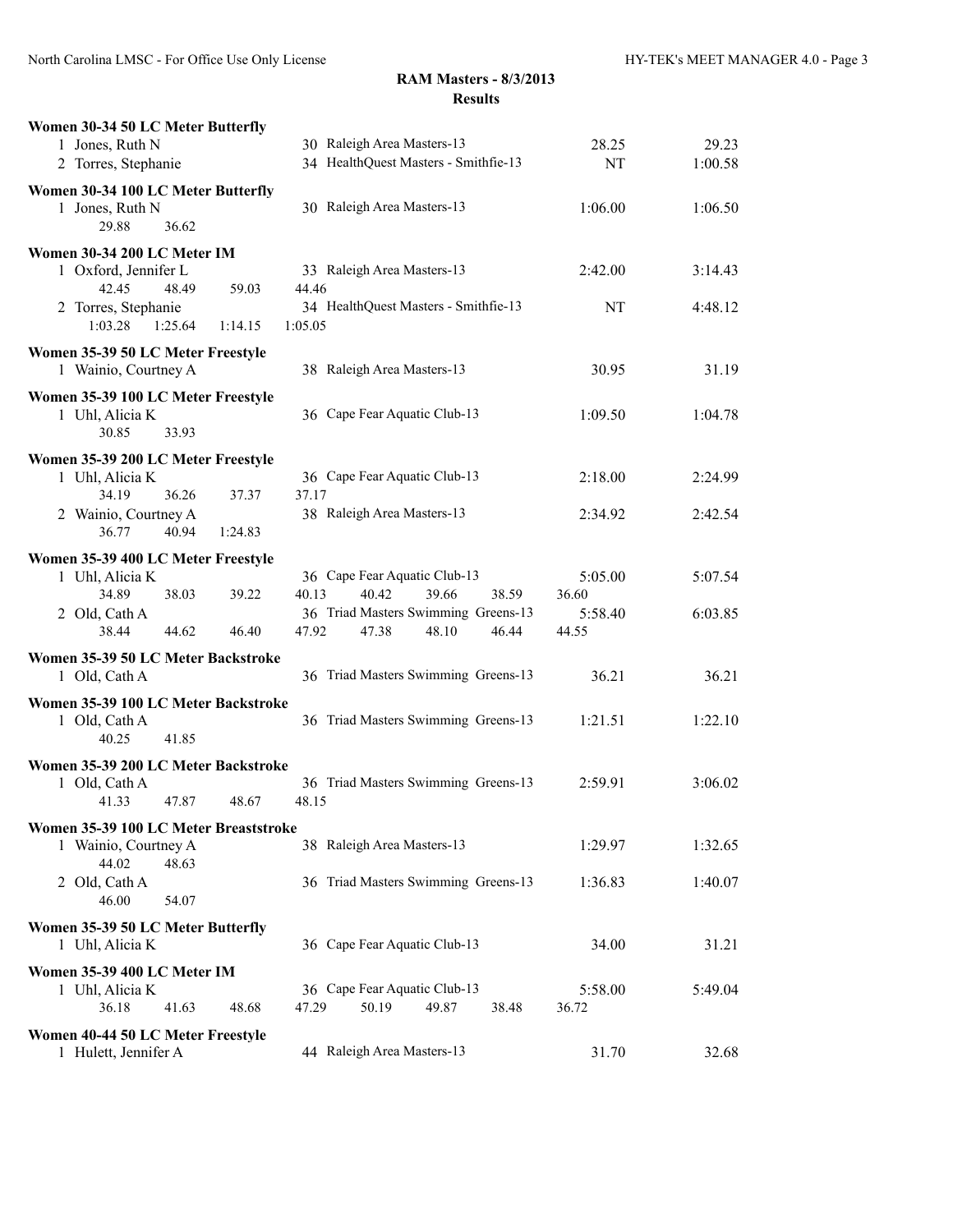| (Women 40-44 50 LC Meter Freestyle)   |                                      |         |         |
|---------------------------------------|--------------------------------------|---------|---------|
| 2 Kazel, Katy L                       | 42 North Carolina Masters Swimmin-13 | NT      | 40.01   |
| 3 Greene, Dana M                      | 44 Raleigh Area Masters-13           | 38.46   | 42.01   |
| 4 Karstens, Mary                      | 42 HealthQuest Masters - Smithfie-13 | 50.65   | 48.16   |
| Women 40-44 400 LC Meter Freestyle    |                                      |         |         |
| 1 DeMilia, Mary V                     | 42 Raleigh Area Masters-13           | 6:15.00 | 6:06.77 |
| 46.80<br>41.02<br>45.63               | 46.45<br>47.55<br>47.29<br>47.36     | 44.67   |         |
| 2 Kazel, Katy L                       | 42 North Carolina Masters Swimmin-13 | 7:13.26 | 7:23.48 |
| 45.81<br>54.01<br>57.43               | 58.36<br>57.70<br>58.30<br>58.96     | 52.91   |         |
| Women 40-44 50 LC Meter Backstroke    |                                      |         |         |
| 1 Hulett, Jennifer A                  | 44 Raleigh Area Masters-13           | 37.49   | 39.89   |
| 2 Kazel, Katy L                       | 42 North Carolina Masters Swimmin-13 | 52.79   | 52.74   |
| 3 Karstens, Mary                      | 42 HealthQuest Masters - Smithfie-13 | 1:10.00 | 1:08.61 |
| Women 40-44 100 LC Meter Breaststroke |                                      |         |         |
| 1 Kazel, Katy L                       | 42 North Carolina Masters Swimmin-13 | 1:53.30 | 1:55.36 |
| 1:00.76<br>54.60                      |                                      |         |         |
| Women 40-44 50 LC Meter Butterfly     |                                      |         |         |
| 1 Hulett, Jennifer A                  | 44 Raleigh Area Masters-13           | 37.70   | 39.81   |
| 2 Karstens, Mary                      | 42 HealthQuest Masters - Smithfie-13 | 1:02.55 | 57.52   |
| 3 Greene, Dana M                      | 44 Raleigh Area Masters-13           | 53.59   | 1:07.84 |
| Women 40-44 200 LC Meter Butterfly    |                                      |         |         |
| 1 DeMilia, Mary V                     | 42 Raleigh Area Masters-13           | 3:30.00 | 3:39.31 |
| 45.71<br>57.35<br>57.78               | 58.47                                |         |         |
| Women 40-44 200 LC Meter IM           |                                      |         |         |
| 1 DeMilia, Mary V                     | 42 Raleigh Area Masters-13           | 3:15.00 | 3:23.87 |
| 44.08<br>55.29<br>57.68               | 46.82                                |         |         |
| 2 Karstens, Mary                      | 42 HealthQuest Masters - Smithfie-13 | 4:56.21 | 4:53.37 |
| 1:04.11<br>1:17.92<br>1:17.85         | 1:13.49                              |         |         |
| Women 45-49 50 LC Meter Freestyle     |                                      |         |         |
| 1 Fuss, Karen K                       | 47 Grand Strand Masters Swimming-55  | 32.15   | 32.30   |
| Women 45-49 100 LC Meter Freestyle    |                                      |         |         |
| 1 Fuss, Karen K                       | 47 Grand Strand Masters Swimming-55  | 1:13.34 | 1:15.08 |
| 38.35<br>36.73                        |                                      |         |         |
| Women 45-49 200 LC Meter Freestyle    |                                      |         |         |
| 1 Casper, Juliet M                    | 46 Grand Strand Masters Swimming-55  | 4:06.31 | 3:59.39 |
| 52.08<br>1:02.06<br>1:05.84           | 59.41                                |         |         |
| Women 45-49 50 LC Meter Backstroke    |                                      |         |         |
| 1 Fuss, Karen K                       | 47 Grand Strand Masters Swimming-55  | 44.75   | 43.32   |
| Women 45-49 100 LC Meter Backstroke   |                                      |         |         |
| 1 Casper, Juliet M                    | 46 Grand Strand Masters Swimming-55  | 2:03.65 | 2:04.84 |
| 1:00.97<br>1:03.87                    |                                      |         |         |
| Women 45-49 200 LC Meter Backstroke   |                                      |         |         |
| 1 Casper, Juliet M                    | 46 Grand Strand Masters Swimming-55  | 4:26.33 | 4:21.25 |
| 1:03.21<br>1:07.80<br>1:07.02         | 1:03.22                              |         |         |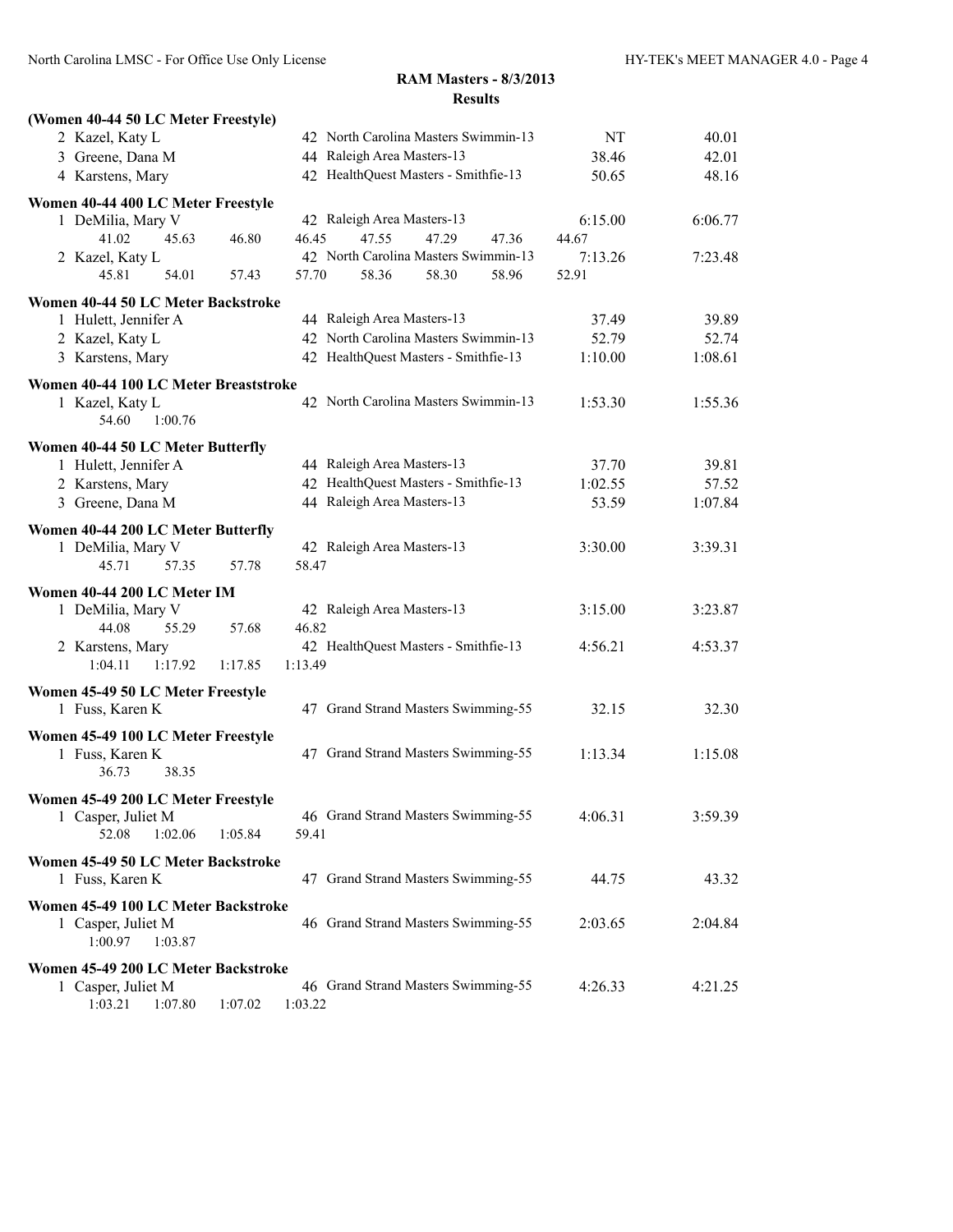| Women 45-49 50 LC Meter Breaststroke<br>1 Fuss, Karen K                           | 47 Grand Strand Masters Swimming-55<br>44.68                                                 | 45.45          |
|-----------------------------------------------------------------------------------|----------------------------------------------------------------------------------------------|----------------|
| Women 45-49 100 LC Meter Breaststroke<br>1 Casper, Juliet M<br>1:04.07<br>1:10.78 | 46 Grand Strand Masters Swimming-55<br>2:16.28                                               | 2:14.85        |
| Women 45-49 50 LC Meter Butterfly<br>1 Fuss, Karen K                              | 47 Grand Strand Masters Swimming-55<br>36.14                                                 | 36.46          |
| Women 45-49 200 LC Meter IM<br>1 Casper, Juliet M<br>1:15.05                      | 46 Grand Strand Masters Swimming-55<br>4:23.58<br>56.38                                      | 4:31.94        |
| Women 50-54 50 LC Meter Freestyle                                                 |                                                                                              |                |
| 1 Warner, Julie A                                                                 | 51 Grand Strand Masters Swimming-55<br>34.34                                                 | 31.78          |
| 2 Chappell, Melinda E                                                             | 53 Grand Strand Masters Swimming-55<br>36.94                                                 | 37.65          |
| 3 Tiska, Patty A                                                                  | 53 Triad Masters Swimming Greens-13<br>34.50                                                 | 41.93          |
| Women 50-54 100 LC Meter Freestyle<br>1 Warner, Julie A<br>34.06<br>38.57         | 51 Grand Strand Masters Swimming-55<br>1:17.17                                               | 1:12.63        |
| 2 Tiska, Patty A<br>39.05<br>44.17                                                | 53 Triad Masters Swimming Greens-13<br>1:19.19                                               | 1:23.22        |
| Women 50-54 200 LC Meter Freestyle                                                |                                                                                              |                |
| 1 Warner, Julie A<br>36.28<br>40.91<br>43.43                                      | 51 Grand Strand Masters Swimming-55<br>2:53.53<br>40.48                                      | 2:41.10        |
|                                                                                   |                                                                                              |                |
| Women 50-54 50 LC Meter Backstroke                                                |                                                                                              |                |
| 1 Tiska, Patty A<br>2 Chappell, Melinda E                                         | 53 Triad Masters Swimming Greens-13<br>43.68<br>53 Grand Strand Masters Swimming-55<br>48.20 | 45.83<br>46.87 |
|                                                                                   |                                                                                              |                |
| Women 50-54 100 LC Meter Backstroke<br>1 Chappell, Melinda E<br>52.26<br>51.15    | 53 Grand Strand Masters Swimming-55<br>1:49.63                                               | 1:43.41        |
| Women 50-54 50 LC Meter Breaststroke                                              |                                                                                              |                |
| 1 Warner, Julie A                                                                 | 51 Grand Strand Masters Swimming-55<br>46.47                                                 | 46.20          |
| 2 Tiska, Patty A                                                                  | 53 Triad Masters Swimming Greens-13<br>48.65                                                 | 56.64          |
| Women 50-54 50 LC Meter Butterfly                                                 |                                                                                              |                |
| 1 Tiska, Patty A                                                                  | 53 Triad Masters Swimming Greens-13<br>38.90                                                 | 39.66          |
| 2 Chappell, Melinda E                                                             | 53 Grand Strand Masters Swimming-55<br>42.58                                                 | 42.69          |
| Women 50-54 200 LC Meter IM                                                       |                                                                                              |                |
| 1 Warner, Julie A                                                                 | 51 Grand Strand Masters Swimming-55<br>3:33.33                                               | 3:17.08        |
| 44.14<br>54.28<br>56.04                                                           | 42.62                                                                                        |                |
| 2 Chappell, Melinda E<br>48.12<br>1:01.19<br>1:04.40                              | 53 Grand Strand Masters Swimming-55<br>3:36.96<br>50.20                                      | 3:43.91        |
| Women 55-59 50 LC Meter Freestyle<br>1 Lee, Johnnie A                             | 59 HealthQuest Masters - Smithfie-13<br>58.51                                                | 58.22          |
| Women 55-59 50 LC Meter Backstroke<br>1 Lee, Johnnie A                            | 59 HealthQuest Masters - Smithfie-13<br>1:16.94                                              | 1:13.47        |
| Women 55-59 50 LC Meter Breaststroke<br>1 Lee, Johnnie A                          | 59 HealthQuest Masters - Smithfie-13<br>1:39.92                                              | 1:44.25        |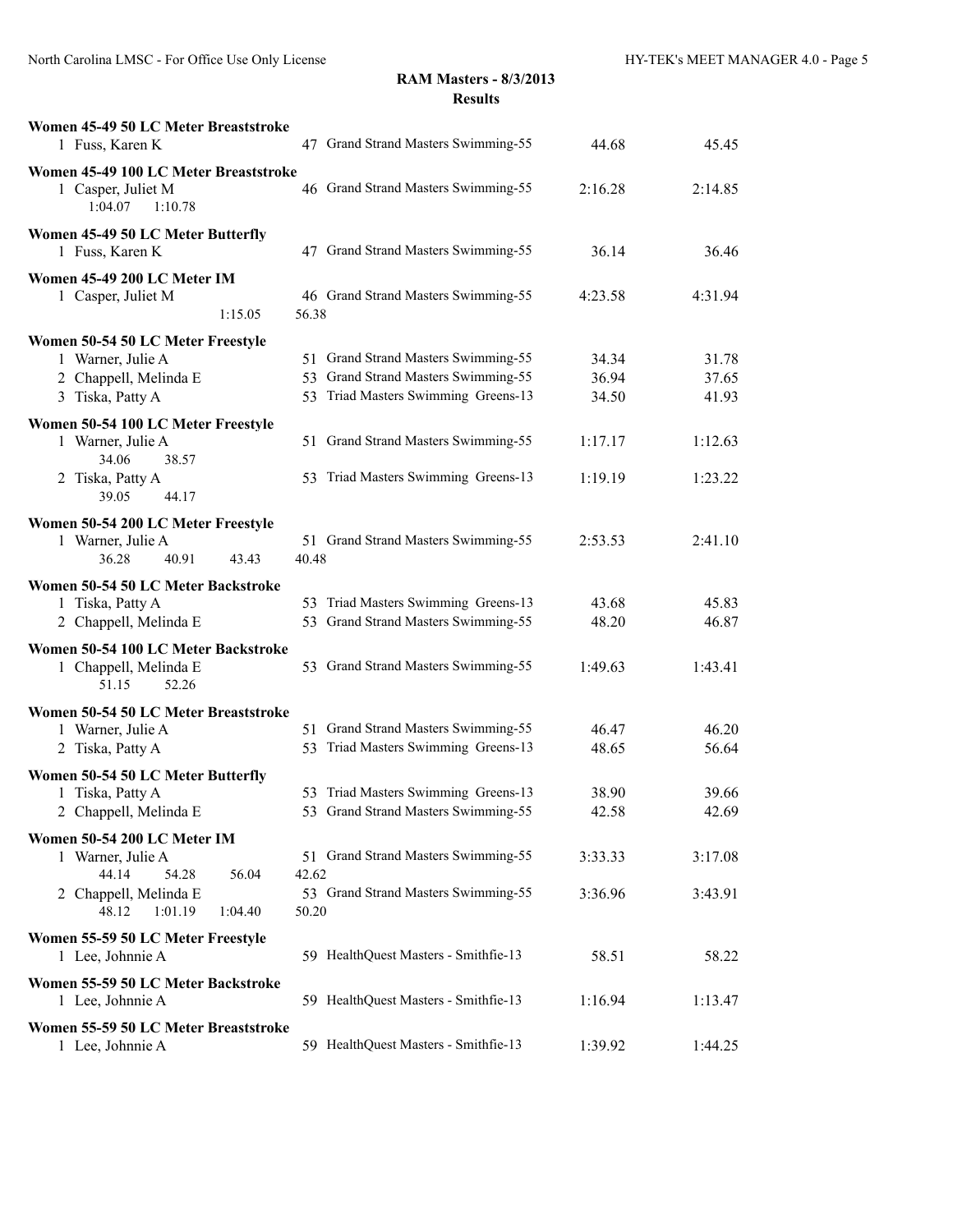| Women 60-64 50 LC Meter Freestyle     |         |         |         |                            |                                     |         |          |          |
|---------------------------------------|---------|---------|---------|----------------------------|-------------------------------------|---------|----------|----------|
| 1 Merena, Elizabeth J                 |         |         |         | 61 Bearcat Masters-6       |                                     |         | 36.13    | 35.30    |
| 2 Hilton, Patti K                     |         |         |         |                            | 61 Grand Strand Masters Swimming-55 | 38.11   | 37.01    |          |
| 3 Massengale, Susan                   |         |         |         | 60 Raleigh Area Masters-13 |                                     |         | 45.30    | 43.00    |
| Women 60-64 100 LC Meter Freestyle    |         |         |         |                            |                                     |         |          |          |
| 1 Hilton, Patti K                     |         |         |         |                            | 61 Grand Strand Masters Swimming-55 |         | 1:33.82  | 1:27.33  |
| 41.44                                 | 45.89   |         |         |                            |                                     |         |          |          |
| 2 Massengale, Susan                   |         |         |         | 60 Raleigh Area Masters-13 |                                     |         | 1:36.00  | 1:39.64  |
| 46.57                                 | 53.07   |         |         |                            |                                     |         |          |          |
| Women 60-64 200 LC Meter Freestyle    |         |         |         |                            |                                     |         |          |          |
| 1 Hilton, Patti K                     |         |         |         |                            | 61 Grand Strand Masters Swimming-55 |         | 3:27.24  | 3:06.57  |
| 41.76                                 | 48.52   | 48.52   | 47.77   |                            |                                     |         |          |          |
| Women 60-64 400 LC Meter Freestyle    |         |         |         |                            |                                     |         |          |          |
| 1 Hilton, Patti K                     |         |         |         |                            | 61 Grand Strand Masters Swimming-55 |         | 6:43.65  | 6:32.07  |
| 43.58                                 | 48.84   | 50.48   | 51.28   | 49.99                      | 50.72                               | 49.14   | 48.04    |          |
|                                       |         |         |         |                            |                                     |         |          |          |
| Women 60-64 1500 LC Meter Freestyle   |         |         |         |                            |                                     |         |          |          |
| 1 Hilton, Patti K                     |         |         |         |                            | 61 Grand Strand Masters Swimming-55 |         | 24:57.29 | 25:10.77 |
| 44.04                                 | 48.46   | 47.66   | 50.53   | 48.62                      | 50.62                               | 49.06   | 51.19    |          |
| 49.54                                 | 51.69   | 49.04   | 51.59   | 49.52                      | 51.80                               | 50.39   | 51.11    |          |
| 50.14                                 | 52.14   | 50.18   | 52.59   | 50.50                      | 51.64                               | 50.38   | 52.44    |          |
| 50.68                                 | 52.58   | 50.64   | 52.86   | 50.19                      | 48.95                               |         |          |          |
| Women 60-64 50 LC Meter Breaststroke  |         |         |         |                            |                                     |         |          |          |
| 1 Merena, Elizabeth J                 |         |         |         | 61 Bearcat Masters-6       |                                     |         | 48.65    | 47.41    |
| Women 60-64 100 LC Meter Breaststroke |         |         |         |                            |                                     |         |          |          |
| 1 Merena, Elizabeth J                 |         |         |         | 61 Bearcat Masters-6       |                                     |         | 1:48.40  | 1:48.46  |
| 52.40                                 | 56.06   |         |         |                            |                                     |         |          |          |
| Women 60-64 50 LC Meter Butterfly     |         |         |         |                            |                                     |         |          |          |
| 1 Massengale, Susan                   |         |         |         | 60 Raleigh Area Masters-13 |                                     |         | 58.32    | 58.51    |
|                                       |         |         |         |                            |                                     |         |          |          |
| Women 70-74 50 LC Meter Backstroke    |         |         |         |                            |                                     |         |          |          |
| 1 Martin, Judy                        |         |         |         |                            | 71 Virginia Masters Swim Team-12    |         | 58.00    | 52.97    |
| Women 70-74 100 LC Meter Backstroke   |         |         |         |                            |                                     |         |          |          |
| 1 Martin, Judy                        |         |         |         |                            | 71 Virginia Masters Swim Team-12    |         | 2:04.00  | 1:58.71  |
| 58.15                                 | 1:00.56 |         |         |                            |                                     |         |          |          |
| Women 70-74 50 LC Meter Breaststroke  |         |         |         |                            |                                     |         |          |          |
| 1 Martin, Judy                        |         |         |         |                            | 71 Virginia Masters Swim Team-12    |         | 1:03.00  | 59.50    |
|                                       |         |         |         |                            |                                     |         |          |          |
| Women 75-79 200 LC Meter Freestyle    |         |         |         |                            |                                     |         |          |          |
| 1 Detrick, Johnnie                    |         |         |         |                            | 78 Virginia Masters Swim Team-12    |         | 3:45.00  | 3:47.65  |
| 48.38                                 | 57.65   | 1:00.99 | 1:00.63 |                            |                                     |         |          |          |
| Women 75-79 400 LC Meter Freestyle    |         |         |         |                            |                                     |         |          |          |
| 1 Detrick, Johnnie                    |         |         |         |                            | 78 Virginia Masters Swim Team-12    |         | 8:30.00  | 8:14.22  |
| 53.34                                 | 59.47   | 1:04.29 | 1:03.34 | 1:04.60                    | 1:03.63                             | 1:04.15 | 1:01.40  |          |
| Women 75-79 200 LC Meter Breaststroke |         |         |         |                            |                                     |         |          |          |
| 1 Detrick, Johnnie                    |         |         |         |                            | 78 Virginia Masters Swim Team-12    |         | 4:40.00  | 4:38.60  |
| 1:01.83                               | 1:10.42 | 1:13.68 | 1:12.67 |                            |                                     |         |          |          |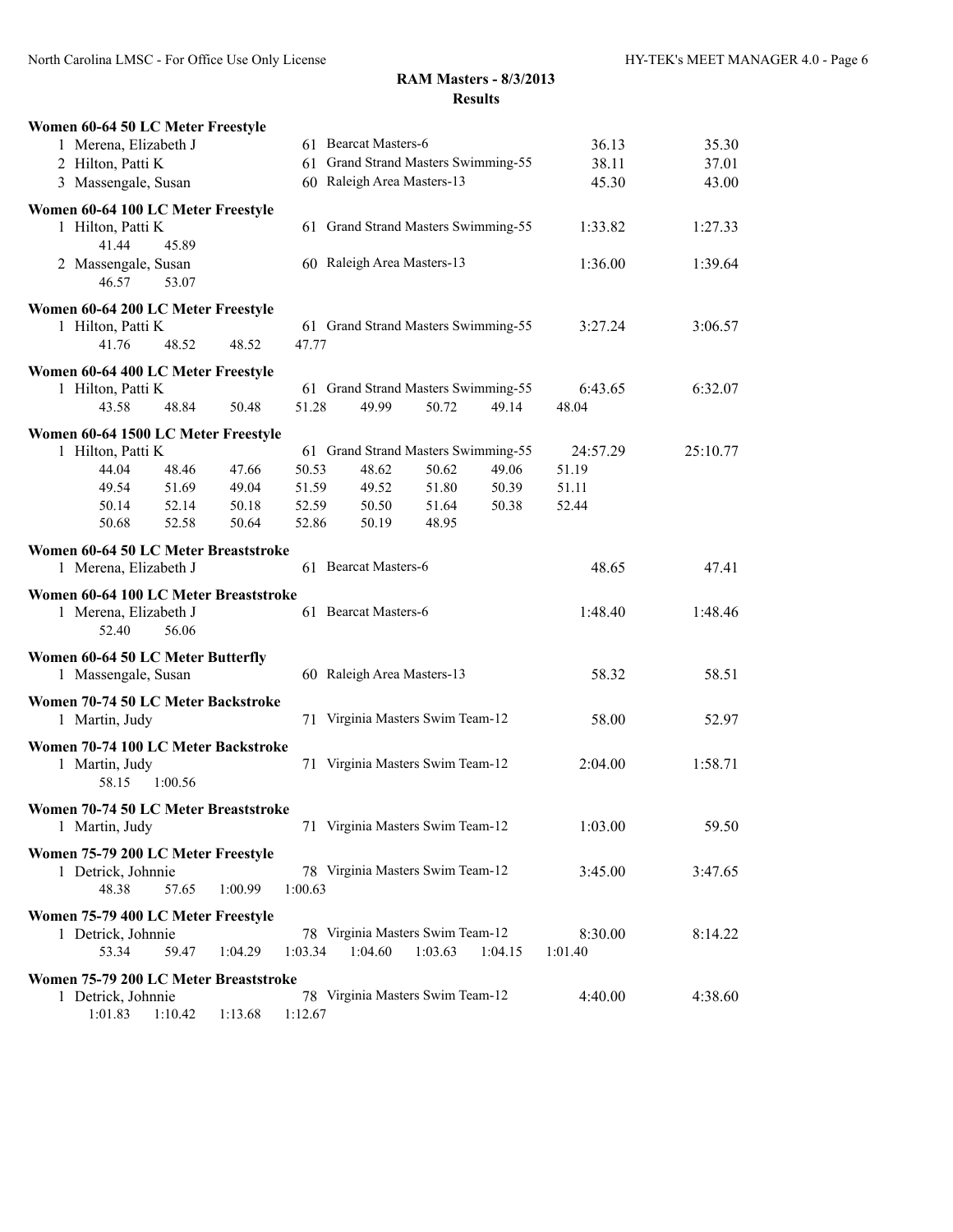| Women 85-89 50 LC Meter Freestyle<br>1 Derr, Carolyn M                                                                                                            |                                  | 85 Charlotte SwimMasters-13                                                                                                           | 1:20.00                             | 1:13.18                 |
|-------------------------------------------------------------------------------------------------------------------------------------------------------------------|----------------------------------|---------------------------------------------------------------------------------------------------------------------------------------|-------------------------------------|-------------------------|
| Women 85-89 50 LC Meter Backstroke<br>1 Derr, Carolyn M                                                                                                           |                                  | 85 Charlotte SwimMasters-13                                                                                                           | 1:40.00                             | 1:23.12                 |
| Men 18-24 100 LC Meter Freestyle<br>1 Henry, Bryan R<br>30.44<br>34.17                                                                                            |                                  | 21 Raleigh Area Masters-13                                                                                                            | 1:03.12                             | 1:04.61                 |
| Men 18-24 100 LC Meter Backstroke<br>1 Henry, Bryan R<br>36.31<br>38.43                                                                                           |                                  | 21 Raleigh Area Masters-13                                                                                                            | 1:12.20                             | 1:14.74                 |
| Men 18-24 100 LC Meter Breaststroke<br>1 Dyer, Dustin M<br>38.05<br>43.93                                                                                         |                                  | 19 Fort Bragg Masters-13                                                                                                              | 1:22.00                             | 1:21.98                 |
| 2 Henry, Bryan R<br>42.31<br>46.03                                                                                                                                |                                  | 21 Raleigh Area Masters-13                                                                                                            | 1:28.30                             | 1:28.34                 |
| Men 18-24 50 LC Meter Butterfly<br>1 Dyer, Dustin M                                                                                                               |                                  | 19 Fort Bragg Masters-13                                                                                                              | 31.00                               | 28.87                   |
| Men 25-29 50 LC Meter Freestyle<br>1 Rogers, Michael J<br>2 Tollaksen, Steve B<br>3 de la Cruz, Juan J                                                            |                                  | 29 HealthQuest Masters - Smithfie-13<br>26 North Carolina Masters Swimmin-13<br>25 Cape Fear Aquatic Club-13                          | 28.37<br>33.00<br>30.00             | 27.72<br>32.62<br>36.36 |
| Men 25-29 100 LC Meter Freestyle<br>1 Tollaksen, Steve B<br>33.36<br>39.17                                                                                        |                                  | 26 North Carolina Masters Swimmin-13                                                                                                  | 1:15.00                             | 1:12.53                 |
| 2 de la Cruz, Juan J                                                                                                                                              |                                  | 25 Cape Fear Aquatic Club-13                                                                                                          | 1:15.00                             | 1:33.61                 |
| Men 25-29 1500 LC Meter Freestyle<br>1 Krebs, David K<br>36.62<br>41.39<br>42.50<br>46.55<br>46.64<br>45.46<br>46.15<br>45.04<br>45.68<br>45.66<br>47.17<br>46.04 | 44.38<br>46.89<br>45.82<br>47.83 | 29 Durham Area Masters Aquatics-13<br>37.89<br>45.08<br>53.15<br>45.15<br>45.37<br>45.37<br>46.72<br>45.00<br>45.89<br>43.61<br>40.05 | 23:14.10<br>45.65<br>47.28<br>47.75 | 22:33.78                |
| Men 25-29 50 LC Meter Backstroke<br>1 Rogers, Michael J<br>2 Tollaksen, Steve B<br>3 de la Cruz, Juan J                                                           |                                  | 29 HealthQuest Masters - Smithfie-13<br>26 North Carolina Masters Swimmin-13<br>25 Cape Fear Aquatic Club-13                          | 37.74<br>36.00<br>35.00             | 35.96<br>37.75<br>48.83 |
| Men 25-29 100 LC Meter Backstroke<br>1 Tollaksen, Steve B<br>37.98<br>44.44                                                                                       |                                  | 26 North Carolina Masters Swimmin-13                                                                                                  | 1:20.00                             | 1:22.42                 |
| Men 25-29 50 LC Meter Breaststroke<br>1 Rogers, Michael J                                                                                                         |                                  | 29 HealthQuest Masters - Smithfie-13                                                                                                  | 33.28                               | 32.47                   |
| Men 25-29 100 LC Meter Breaststroke<br>1 Rogers, Michael J<br>34.07<br>40.39                                                                                      |                                  | 29 HealthQuest Masters - Smithfie-13                                                                                                  | 1:16.21                             | 1:14.46                 |
| Men 25-29 50 LC Meter Butterfly<br>1 Rogers, Michael J                                                                                                            |                                  | 29 HealthQuest Masters - Smithfie-13                                                                                                  | 30.93                               | 29.18                   |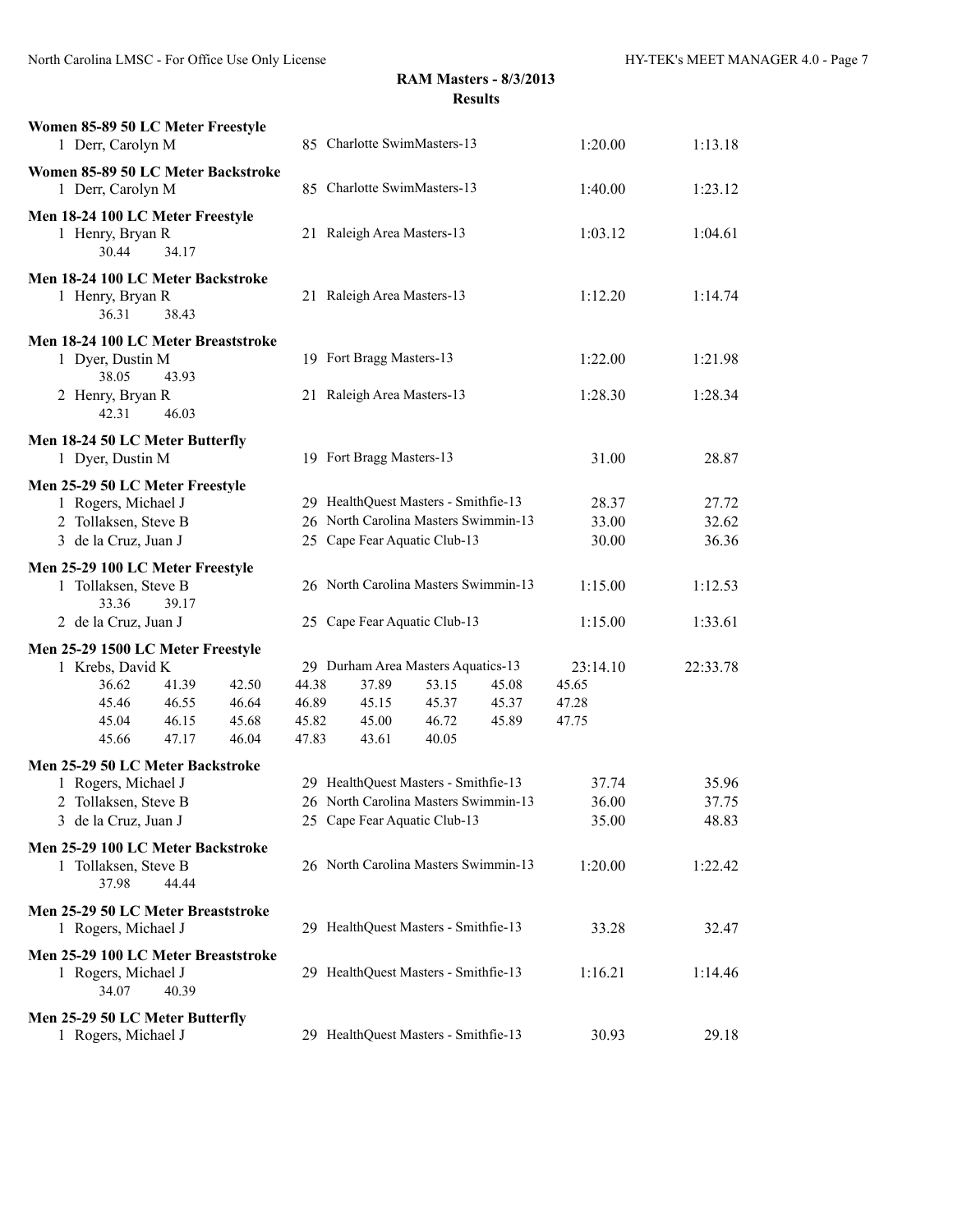| Men 30-34 50 LC Meter Freestyle                      |       |       |       |                            |                                      |       |       |         |          |
|------------------------------------------------------|-------|-------|-------|----------------------------|--------------------------------------|-------|-------|---------|----------|
| 1 Sokolofsky, David A                                |       |       |       | 32 Unattached              |                                      |       |       | 23.82   | 24.37    |
| 2 Thrasher, Bradley A                                |       |       |       |                            | 31 North Carolina Masters Swimmin-13 |       |       | 24.85   | 25.86    |
| 3 Bloomfield, Richard                                |       |       |       |                            | 33 North Carolina Masters Swimmin-13 |       |       | 28.00   | 28.83    |
| 4 Vargas, Jorge A                                    |       |       |       | 30 Unattached              |                                      |       |       | 28.00   | 28.99    |
| Men 30-34 100 LC Meter Freestyle                     |       |       |       |                            |                                      |       |       |         |          |
| 1 Thrasher, Bradley A<br>27.48                       | 31.35 |       |       |                            | 31 North Carolina Masters Swimmin-13 |       |       | 55.54   | 58.83    |
| 2 Allen, Benjamin<br>28.76                           | 31.40 |       |       |                            | 33 Durham Area Masters Aquatics-13   |       |       | 59.56   | 1:00.16  |
| 3 Bloomfield, Richard<br>30.23                       | 35.02 |       |       |                            | 33 North Carolina Masters Swimmin-13 |       |       | 1:01.00 | 1:05.25  |
| 4 Vargas, Jorge A<br>32.09                           | 34.01 |       |       | 30 Unattached              |                                      |       |       | 1:01.00 | 1:06.10  |
| Men 30-34 400 LC Meter Freestyle                     |       |       |       |                            |                                      |       |       |         |          |
| 1 Thrasher, Bradley A                                |       |       |       |                            | 31 North Carolina Masters Swimmin-13 |       |       | 5:30.00 | 7:00.37  |
| 49.18                                                | 54.00 | 53.74 | 54.73 | 53.79                      | 53.07                                | 52.04 | 49.82 |         |          |
| Men 30-34 50 LC Meter Breaststroke                   |       |       |       |                            |                                      |       |       |         |          |
| 1 Thrasher, Bradley A                                |       |       |       |                            | 31 North Carolina Masters Swimmin-13 |       |       | 37.00   | 35.34    |
| 2 Bloomfield, Richard                                |       |       |       |                            | 33 North Carolina Masters Swimmin-13 |       |       | 40.00   | 37.55    |
| Men 30-34 100 LC Meter Breaststroke                  |       |       |       |                            |                                      |       |       |         |          |
| 1 Allen, Benjamin<br>38.04                           | 40.55 |       |       |                            | 33 Durham Area Masters Aquatics-13   |       |       | 1:18.52 | 1:18.59  |
| 2 Bloomfield, Richard<br>37.88                       | 45.08 |       |       |                            | 33 North Carolina Masters Swimmin-13 |       |       | 1:20.00 | 1:22.96  |
| Men 30-34 200 LC Meter Breaststroke                  |       |       |       |                            |                                      |       |       |         |          |
| 1 Allen, Benjamin<br>39.91                           | 46.25 | 44.67 | 45.42 |                            | 33 Durham Area Masters Aquatics-13   |       |       | 2:51.68 | 2:56.25  |
|                                                      |       |       |       |                            |                                      |       |       |         |          |
| Men 30-34 50 LC Meter Butterfly<br>1 Vargas, Jorge A |       |       |       | 30 Unattached              |                                      |       |       | 30.00   | 30.89    |
| Men 35-39 50 LC Meter Freestyle<br>1 Lutz, Andrew G  |       |       |       | 38 Raleigh Area Masters-13 |                                      |       |       | 27.10   | 27.04    |
| Men 35-39 100 LC Meter Freestyle                     |       |       |       |                            |                                      |       |       |         |          |
| 1 Sadosky, Daniel M<br>29.65 32.56                   |       |       |       | 39 Raleigh Area Masters-13 |                                      |       |       | 1:00.24 | 1:02.21  |
| 2 Ferrante, Daniel S<br>32.01                        | 38.09 |       |       | 39 Unattached              |                                      |       |       | NT      | 1:10.10  |
| Men 35-39 200 LC Meter Freestyle                     |       |       |       |                            |                                      |       |       |         |          |
| 1 Sadosky, Daniel M                                  |       |       |       | 39 Raleigh Area Masters-13 |                                      |       |       | 2:17.14 | 2:21.76  |
| 32.04                                                | 36.86 | 36.28 | 36.58 |                            |                                      |       |       |         |          |
| 2 Ferrante, Daniel S                                 |       |       |       | 39 Unattached              |                                      |       |       | NT      | 2:39.02  |
| 34.01                                                | 38.38 | 43.99 | 42.64 |                            |                                      |       |       |         |          |
| Men 35-39 1500 LC Meter Freestyle                    |       |       |       |                            |                                      |       |       |         |          |
| 1 Ferrante, Daniel S                                 |       |       |       | 39 Unattached              |                                      |       |       | NT      | 23:15.31 |
| 38.44                                                | 42.17 | 46.13 | 45.22 | 47.49                      | 44.96                                | 48.12 | 45.34 |         |          |
| 48.73                                                | 45.05 | 48.85 | 46.30 | 49.58                      | 46.52                                | 49.57 | 45.88 |         |          |
| 49.17                                                | 46.18 | 48.06 | 46.25 | 49.00                      | 46.78                                | 47.30 | 47.08 |         |          |
| 48.16                                                | 46.57 | 47.11 | 45.27 | 46.88                      | 43.15                                |       |       |         |          |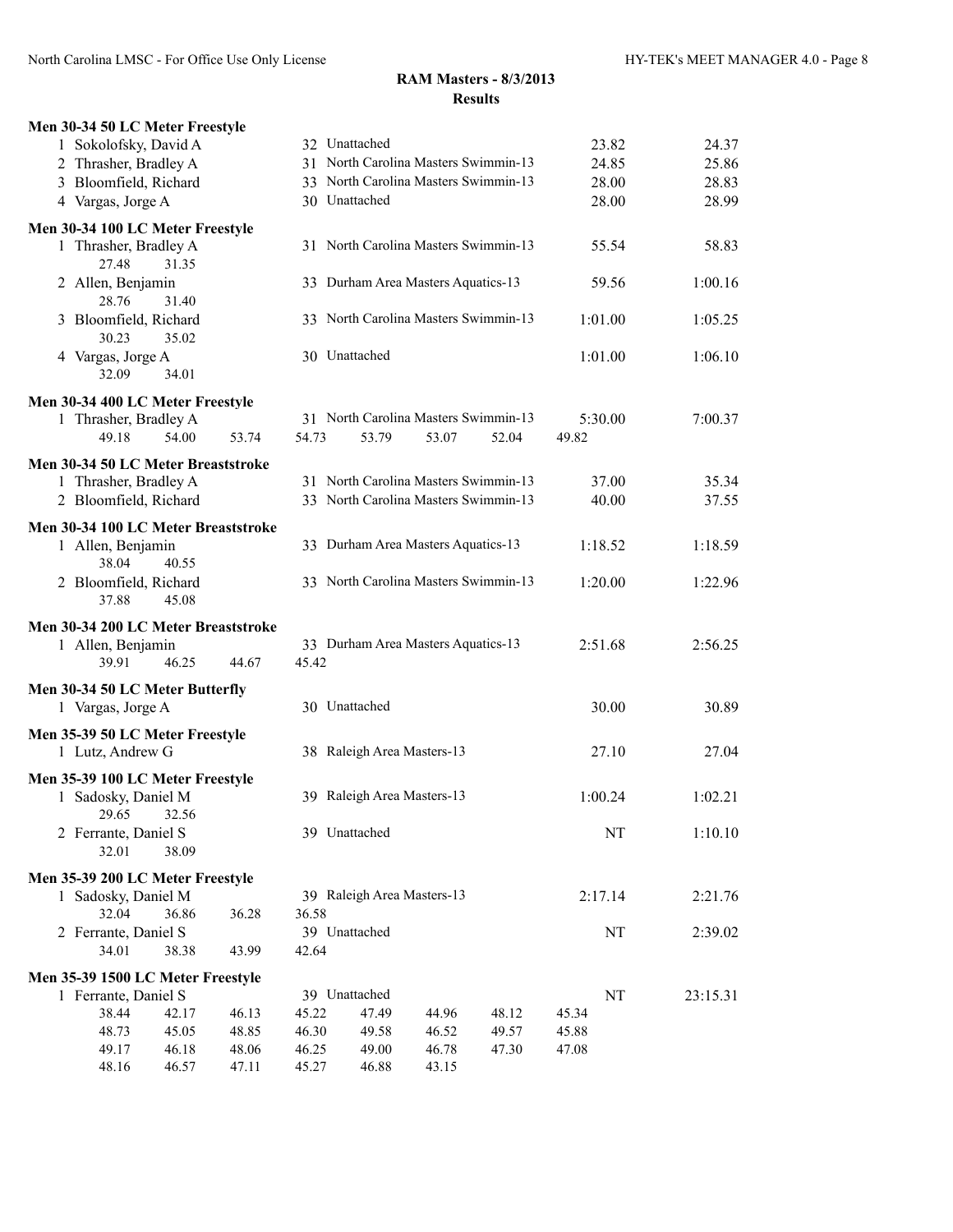| Men 35-39 50 LC Meter Breaststroke<br>1 Ferrante, Daniel S                                                               | 39 Unattached                                                                                                                                             | NT                              | 39.51                            |
|--------------------------------------------------------------------------------------------------------------------------|-----------------------------------------------------------------------------------------------------------------------------------------------------------|---------------------------------|----------------------------------|
| Men 35-39 50 LC Meter Butterfly<br>1 Dallamura, Scott J<br>2 Rain, Mark                                                  | 35 One Step Beyond Cary-13<br>35 Clubworx - Fuquay-Varina-13                                                                                              | 28.42<br>46.00                  | 28.98<br>46.35                   |
| Men 35-39 100 LC Meter Butterfly<br>1 Dallamura, Scott J<br>31.83<br>38.00                                               | 35 One Step Beyond Cary-13                                                                                                                                | 1:08.35                         | 1:09.83                          |
| Men 40-44 50 LC Meter Freestyle<br>1 Catterson, William H                                                                | 41 Raleigh Area Masters-13                                                                                                                                | 29.70                           | 29.21                            |
| Men 40-44 100 LC Meter Freestyle<br>1 Catterson, William H<br>31.71<br>34.73                                             | 41 Raleigh Area Masters-13                                                                                                                                | 1:08.88                         | 1:06.44                          |
| Men 40-44 400 LC Meter Freestyle<br>1 Schmaltz, Joel<br>37.35<br>41.30<br>42.97                                          | 43 Grand Strand Masters Swimming-55<br>43.50<br>44.67<br>44.57<br>44.13                                                                                   | 5:55.37<br>44.38                | 5:42.87                          |
| Men 40-44 50 LC Meter Breaststroke<br>1 Catterson, William H<br>2 Gray, Richard L                                        | 41 Raleigh Area Masters-13<br>44 Unattached                                                                                                               | 41.77<br>40.00                  | 40.98<br>46.09                   |
| Men 40-44 100 LC Meter Breaststroke<br>1 Schmaltz, Joel<br>44.34<br>50.22                                                | 43 Grand Strand Masters Swimming-55                                                                                                                       | 1:35.93                         | 1:34.56                          |
| Men 40-44 50 LC Meter Butterfly<br>1 Catterson, William H<br>2 Gray, Richard L                                           | 41 Raleigh Area Masters-13<br>44 Unattached                                                                                                               | 31.58<br>35.00                  | 31.33<br>34.47                   |
| Men 40-44 100 LC Meter Butterfly<br>1 Gray, Richard L<br>37.04<br>41.91                                                  | 44 Unattached                                                                                                                                             | 1:15.00                         | 1:18.95                          |
| Men 40-44 200 LC Meter IM<br>1 Schmaltz, Joel<br>38.30<br>46.43<br>55.85                                                 | 43 Grand Strand Masters Swimming-55<br>41.90                                                                                                              | 3:03.32                         | 3:02.48                          |
| Men 45-49 50 LC Meter Freestyle<br>1 Schultz, Norman E<br>2 Verma, Lalit<br>3 Tetreault, Martin<br>4 Karstens, Alexander | 47 SwimMAC Masters - Charlotte-13<br>45 North Carolina Masters Swimmin-13<br>48 HealthQuest Masters - Smithfie-13<br>45 HealthQuest Masters - Smithfie-13 | 27.99<br>NT<br>43.00<br>1:00.00 | 26.70<br>32.12<br>35.62<br>43.53 |
| Men 45-49 100 LC Meter Freestyle<br>1 Schultz, Norman E<br>29.02<br>30.57                                                | 47 SwimMAC Masters - Charlotte-13                                                                                                                         | 1:02.99                         | 59.59                            |
| 2 Kern, Paul E<br>35.80<br>41.15                                                                                         | 45 Triad Masters Swimming Greens-13                                                                                                                       | 1:15.00                         | 1:16.95                          |
| 3 Karstens, Alexander<br>46.80<br>53.95                                                                                  | 45 HealthQuest Masters - Smithfie-13                                                                                                                      | 2:00.00                         | 1:40.75                          |
| Men 45-49 200 LC Meter Freestyle<br>1 Martin, Chris<br>32.16<br>33.65<br>33.67                                           | 46 Cape Fear Aquatic Club-13<br>33.43                                                                                                                     | 2:14.00                         | 2:12.91                          |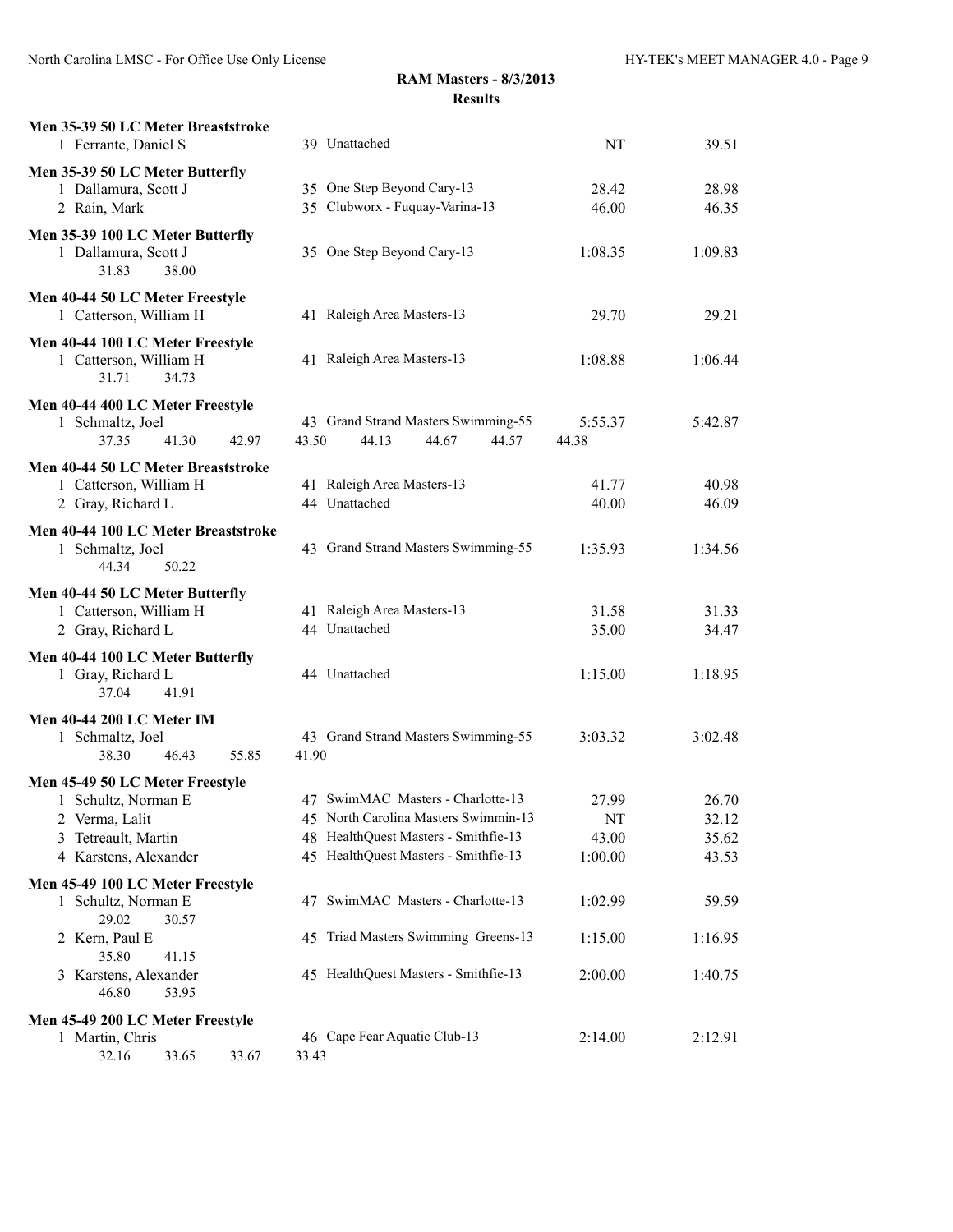| (Men 45-49 200 LC Meter Freestyle)                        |                                  |                |                                      |                |       |                   |          |
|-----------------------------------------------------------|----------------------------------|----------------|--------------------------------------|----------------|-------|-------------------|----------|
| 2 Schultz, Norman E                                       |                                  |                | 47 SwimMAC Masters - Charlotte-13    |                |       | 2:19.99           | 2:17.52  |
| 33.46                                                     | 35.07<br>35.39                   | 33.60          |                                      |                |       |                   |          |
| 3 Verma, Lalit                                            |                                  |                | 45 North Carolina Masters Swimmin-13 |                |       | <b>NT</b>         | 2:50.76  |
| 36.02                                                     | 42.00<br>45.84                   | 46.90          |                                      |                |       |                   |          |
| 4 Tetreault, Martin                                       |                                  |                | 48 HealthQuest Masters - Smithfie-13 |                |       | 3:12.51           | 3:10.55  |
| 40.39                                                     | 45.58<br>53.20                   | 51.38          |                                      |                |       |                   |          |
| 5 Karstens, Alexander                                     |                                  |                | 45 HealthQuest Masters - Smithfie-13 |                |       | 4:00.00           | 3:32.97  |
| 46.70                                                     | 55.91<br>56.39                   | 53.97          |                                      |                |       |                   |          |
| Men 45-49 400 LC Meter Freestyle                          |                                  |                |                                      |                |       |                   |          |
| 1 Schultz, Norman E                                       |                                  |                | 47 SwimMAC Masters - Charlotte-13    |                |       | 4:59.79           | 4:58.74  |
| 37.69                                                     | 41.75<br>42.94                   | 43.34          | 42.88                                | 41.92          | 40.83 | 7.39              |          |
| 2 Kern, Paul E                                            |                                  |                | 45 Triad Masters Swimming Greens-13  |                |       | 6:30.00           | 6:47.58  |
| 41.89                                                     | 50.35<br>51.92                   | 52.68          |                                      |                | 52.63 | 52.03             |          |
|                                                           |                                  |                |                                      |                |       |                   |          |
| Men 45-49 1500 LC Meter Freestyle                         |                                  |                |                                      |                |       |                   |          |
| 1 Martin, Chris                                           |                                  |                | 46 Cape Fear Aquatic Club-13         |                | 39.22 | 18:45.00<br>38.80 | 18:59.62 |
| 34.68                                                     | 37.09<br>38.65                   | 38.85          | 38.82                                | 38.66          |       |                   |          |
| 38.93                                                     | 38.46<br>38.59                   | 38.25          | 38.03                                | 38.02          | 38.34 | 38.00             |          |
| 37.97<br>37.99                                            | 37.70<br>37.81<br>38.20<br>38.02 | 38.05<br>37.29 | 38.16<br>36.95                       | 38.36<br>35.34 | 38.16 | 38.23             |          |
|                                                           |                                  |                | 47 SwimMAC Masters - Charlotte-13    |                |       | 19:58.79          | 19:38.24 |
| 2 Schultz, Norman E<br>38.80                              | 41.20<br>41.38                   | 40.27          | 41.02                                | 39.51          | 40.19 | 39.37             |          |
| 40.31                                                     | 39.31<br>39.93                   | 39.00          | 39.73                                | 38.97          | 39.59 | 38.65             |          |
| 39.51                                                     | 38.97<br>39.79                   | 39.27          | 39.06                                | 37.92          | 38.77 | 38.03             |          |
| 39.77                                                     | 37.91<br>39.03                   | 38.05          | 39.16                                | 35.77          |       |                   |          |
| 3 Anderson, Earl E                                        |                                  |                | 49 Cape Fear Aquatic Club-13         |                |       | 22:30.00          | 22:19.20 |
| 37.98                                                     | 43.97<br>40.58                   | 42.43          | 44.71                                | 43.62          | 45.04 | 43.99             |          |
| 45.02                                                     | 44.97<br>46.15                   | 43.78          | 46.02                                | 44.02          | 44.23 | 44.32             |          |
| 49.50                                                     | 48.11<br>45.91                   | 45.15          | 46.51                                | 44.97          | 45.69 | 44.50             |          |
| 46.35                                                     | 43.79<br>46.43                   | 45.04          | 45.11                                | 41.31          |       |                   |          |
|                                                           |                                  |                |                                      |                |       |                   |          |
| Men 45-49 100 LC Meter Backstroke                         |                                  |                |                                      |                |       |                   |          |
| 1 Martin, Chris                                           |                                  |                | 46 Cape Fear Aquatic Club-13         |                |       | 1:08.00           | 1:12.17  |
| 35.33                                                     | 36.84                            |                |                                      |                |       |                   |          |
| Men 45-49 200 LC Meter Backstroke                         |                                  |                |                                      |                |       |                   |          |
| 1 Martin, Chris                                           |                                  |                | 46 Cape Fear Aquatic Club-13         |                |       | 2:25.00           | 2:42.44  |
| 38.51                                                     | 41.03<br>42.33                   | 40.57          |                                      |                |       |                   |          |
| Men 45-49 50 LC Meter Breaststroke                        |                                  |                |                                      |                |       |                   |          |
| 1 Kern, Paul E                                            |                                  |                | 45 Triad Masters Swimming Greens-13  |                |       | 53.00             | 43.50    |
| 2 Tetreault, Martin                                       |                                  |                | 48 HealthQuest Masters - Smithfie-13 |                |       | 45.33             | 44.54    |
|                                                           |                                  |                |                                      |                |       |                   |          |
| Men 45-49 200 LC Meter Breaststroke                       |                                  |                |                                      |                |       |                   |          |
| 1 Anderson, Earl E                                        |                                  |                | 49 Cape Fear Aquatic Club-13         |                |       | 3:18.87           | 3:15.78  |
| 40.87                                                     | 48.95<br>52.69                   | 53.27          |                                      |                |       |                   |          |
| Men 45-49 50 LC Meter Butterfly                           |                                  |                |                                      |                |       |                   |          |
| 1 Bitzenhofer, Mike A                                     |                                  |                | 49 Raleigh Area Masters-13           |                |       | 28.90             | 28.34    |
| 2 Verma, Lalit                                            |                                  |                | 45 North Carolina Masters Swimmin-13 |                |       | NT                | 40.66    |
| 3 Karstens, Alexander                                     |                                  |                | 45 HealthQuest Masters - Smithfie-13 |                |       | 1:30.00           | 51.28    |
|                                                           |                                  |                |                                      |                |       |                   |          |
| Men 45-49 100 LC Meter Butterfly<br>1 Bitzenhofer, Mike A |                                  |                | 49 Raleigh Area Masters-13           |                |       | 1:05.20           | 1:03.88  |
| 29.62                                                     | 34.26                            |                |                                      |                |       |                   |          |
|                                                           |                                  |                |                                      |                |       |                   |          |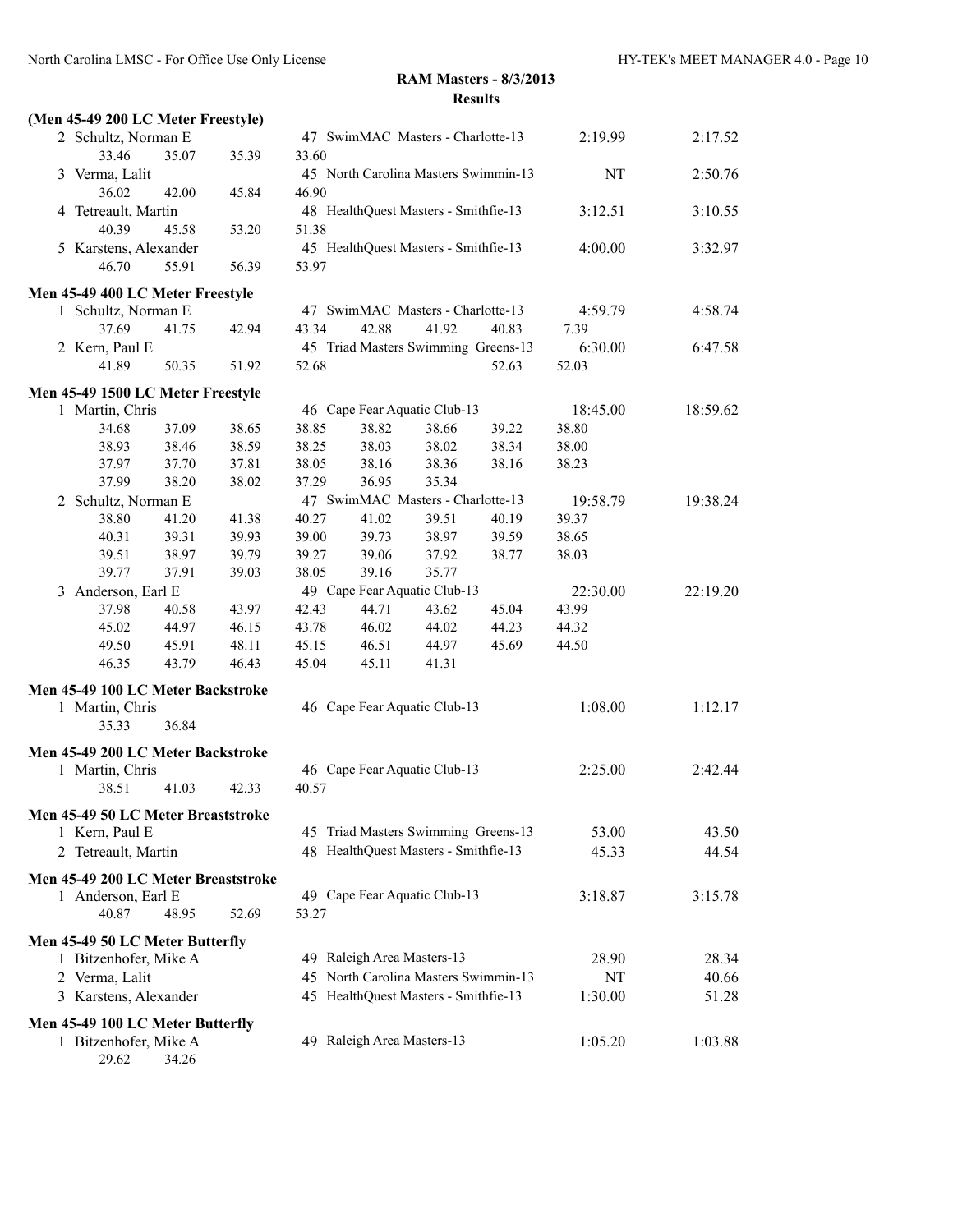|                | (Men 45-49 100 LC Meter Butterfly) |         |       |       |                                      |       |       |          |          |
|----------------|------------------------------------|---------|-------|-------|--------------------------------------|-------|-------|----------|----------|
|                | 2 Anderson, Earl E<br>36.83        | 47.32   |       |       | 49 Cape Fear Aquatic Club-13         |       |       | 1:15.40  | 1:24.15  |
|                | 3 Kern, Paul E<br>39.35            | 51.03   |       |       | 45 Triad Masters Swimming Greens-13  |       |       | 1:35.00  | 1:30.38  |
|                | 4 Karstens, Alexander<br>55.66     | 1:07.04 |       |       | 45 HealthQuest Masters - Smithfie-13 |       |       | 3:00.00  | 2:02.70  |
|                | <b>Men 45-49 200 LC Meter IM</b>   |         |       |       |                                      |       |       |          |          |
|                | 1 Martin, Chris                    |         |       |       | 46 Cape Fear Aquatic Club-13         |       |       | 2:30.00  | 2:35.79  |
|                | 31.92                              | 40.05   | 48.09 | 35.73 |                                      |       |       |          |          |
|                | 2 Anderson, Earl E                 |         |       |       | 49 Cape Fear Aquatic Club-13         |       |       | 2:56.27  | 2:49.28  |
|                | 34.78                              | 46.12   | 50.54 | 37.84 |                                      |       |       |          |          |
|                | 3 Tetreault, Martin                |         |       |       | 48 HealthQuest Masters - Smithfie-13 |       |       | 3:40.98  | 3:43.05  |
|                | 45.84                              | 1:06.12 | 57.28 | 53.81 |                                      |       |       |          |          |
|                | Men 45-49 400 LC Meter IM          |         |       |       |                                      |       |       |          |          |
|                | 1 Anderson, Earl E                 |         |       |       | 49 Cape Fear Aquatic Club-13         |       |       | 6:09.99  | 6:16.79  |
|                | 36.74                              | 47.16   | 51.87 | 53.80 | 51.61                                | 54.93 | 42.83 | 37.85    |          |
|                | 2 Kern, Paul E                     |         |       |       | 45 Triad Masters Swimming Greens-13  |       |       | 6:20.00  | 6:54.06  |
|                | 42.94                              | 50.45   | 54.65 | 50.77 | 57.16                                | 57.80 | 51.68 | 48.61    |          |
|                | Men 50-54 50 LC Meter Freestyle    |         |       |       |                                      |       |       |          |          |
|                | 1 Stewart, Henry D                 |         |       |       | 50 Raleigh Area Masters-13           |       |       | 25.52    | 26.60    |
|                | 2 Hopkins, Mark                    |         |       |       | 50 SwimMAC Masters - Charlotte-13    |       |       | 28.31    | 28.53    |
|                | 3 Richter, Kyle E                  |         |       |       | 52 HealthQuest Masters - Smithfie-13 |       |       | 32.00    | 31.29    |
|                | Men 50-54 100 LC Meter Freestyle   |         |       |       |                                      |       |       |          |          |
|                | 1 Hopkins, Mark<br>31.47           | 35.38   |       |       | 50 SwimMAC Masters - Charlotte-13    |       |       | 1:05.50  | 1:06.85  |
|                | 2 Vanderham, Peter<br>32.58        | 35.03   |       |       | 53 Unattached                        |       |       | 1:08.00  | 1:07.61  |
|                | Men 50-54 200 LC Meter Freestyle   |         |       |       |                                      |       |       |          |          |
|                | 1 Vanderham, Peter                 |         |       |       | 53 Unattached                        |       |       | 2:36.00  | 2:37.81  |
|                | 37.06                              | 40.01   | 41.17 | 39.57 |                                      |       |       |          |          |
|                | Men 50-54 400 LC Meter Freestyle   |         |       |       |                                      |       |       |          |          |
|                | 1 Cairns, Bruce A                  |         |       |       | 50 North Carolina Aquatic Club Ma-13 |       |       | 6:00.00  | 5:31.32  |
|                | 37.69                              | 41.75   | 42.94 | 43.34 | 42.88                                | 41.92 | 40.83 | 39.97    |          |
|                | 2 Vanderham, Peter                 |         |       |       | 53 Unattached                        |       |       | 5:30.00  | 5:35.37  |
|                | 47.86 53.41                        |         | 54.23 | 53.61 | 54.05                                | 52.63 | 52.72 |          |          |
|                | 3 Creighton, Mel L                 |         |       |       | 54 Grand Strand Masters Swimming-55  |       |       | 7:00.00  | 6:55.17  |
|                | 47.86                              | 53.41   | 54.23 | 53.61 | 54.05                                | 52.63 | 52.72 | 46.66    |          |
|                | Men 50-54 1500 LC Meter Freestyle  |         |       |       |                                      |       |       |          |          |
|                | 1 Mangrum, John W                  |         |       |       | 50 Raleigh Area Masters-13           |       |       | 22:30.00 | 23:47.13 |
|                | 39.63                              | 44.88   | 46.01 | 48.70 | 47.05                                | 48.50 | 41.55 | 55.84    |          |
|                | 48.89                              | 50.27   | 48.32 | 49.09 | 42.39                                | 54.94 | 47.95 | 49.34    |          |
|                | 47.43                              | 49.28   | 46.98 | 48.44 | 46.91                                | 48.70 | 46.82 | 48.59    |          |
|                | 47.18                              | 48.14   | 46.69 | 47.13 | 45.83                                | 45.66 |       |          |          |
| $\overline{2}$ | Creighton, Mel L                   |         |       |       | 54 Grand Strand Masters Swimming-55  |       |       | 27:00.00 | 27:22.35 |
|                | 50.87                              | 54.59   | 56.96 | 53.38 | 57.37                                | 54.50 | 56.42 | 54.24    |          |
|                | 56.17                              | 53.12   | 55.96 | 53.37 | 55.76                                | 53.65 | 56.03 | 54.20    |          |
|                | 56.44                              | 53.92   | 55.53 | 53.85 | 55.60                                | 53.42 | 55.59 | 54.28    |          |
|                | 55.65                              | 54.33   | 55.50 | 53.28 | 56.01                                | 52.36 |       |          |          |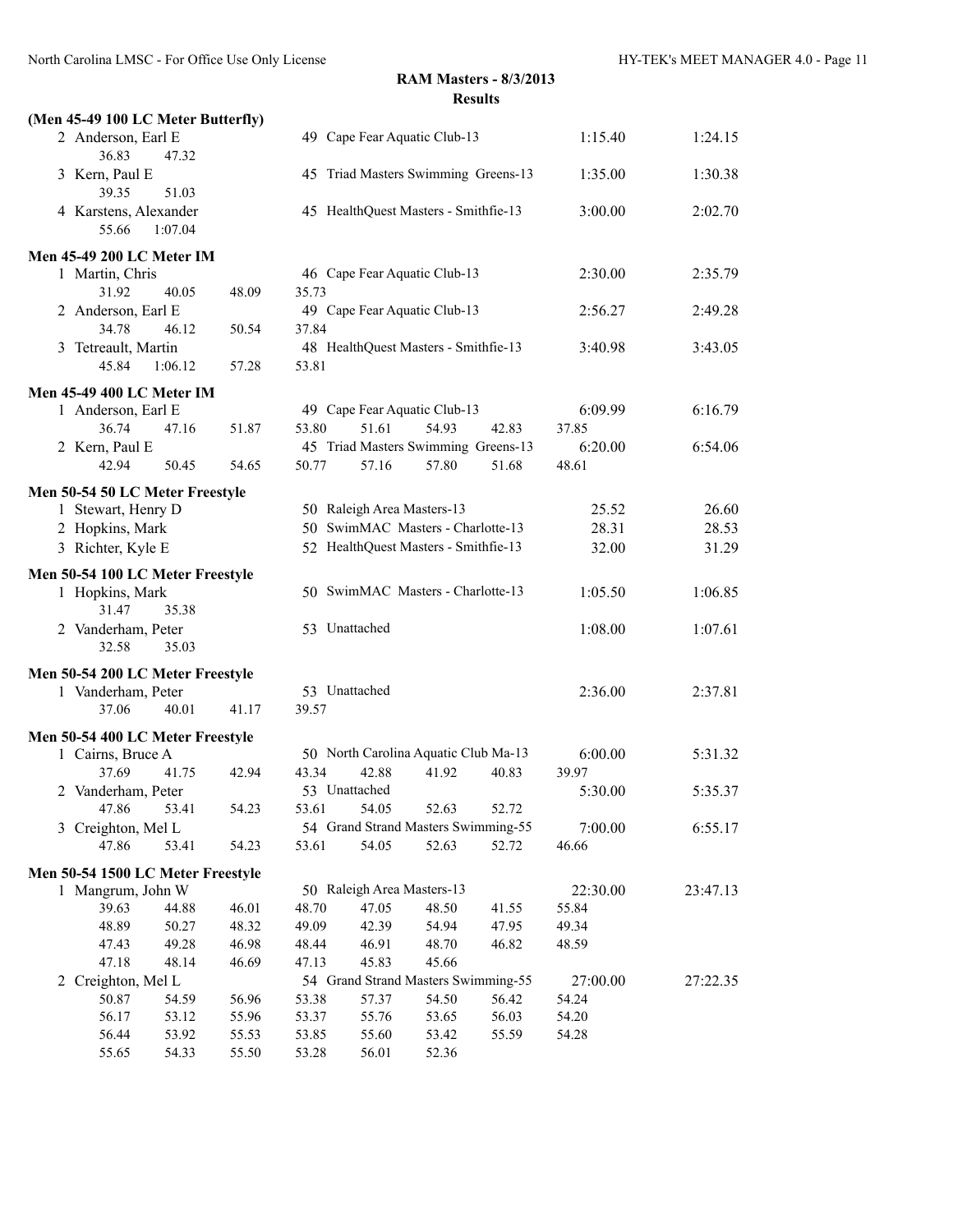| Men 50-54 50 LC Meter Backstroke<br>1 McFarland, Jim A | 54 Cape Fear Aquatic Club-13                   | 35.00   | 35.50   |
|--------------------------------------------------------|------------------------------------------------|---------|---------|
| Men 50-54 100 LC Meter Backstroke                      |                                                |         |         |
| 1 McFarland, Jim A<br>39.28<br>41.04                   | 54 Cape Fear Aquatic Club-13                   | 1:11.00 | 1:20.32 |
| Men 50-54 50 LC Meter Breaststroke                     |                                                |         |         |
| 1 Blank, Jon W                                         | 53 Raleigh Area Masters-13                     | 33.33   | 34.92   |
| 2 Richter, Kyle E                                      | 52 HealthQuest Masters - Smithfie-13           | NT      | 40.18   |
| Men 50-54 100 LC Meter Breaststroke                    |                                                |         |         |
| 1 Blank, Jon W                                         | 53 Raleigh Area Masters-13                     | 1:15.00 | 1:16.91 |
| 35.25<br>41.66                                         |                                                |         |         |
| 2 Richter, Kyle E                                      | 52 HealthQuest Masters - Smithfie-13           | 1:30.00 | 1:27.53 |
| 46.86<br>40.67                                         |                                                |         |         |
| Men 50-54 50 LC Meter Butterfly                        |                                                |         |         |
| 1 Stewart, Henry D                                     | 50 Raleigh Area Masters-13                     | 27.92   | 28.65   |
| 2 Hopkins, Mark                                        | 50 SwimMAC Masters - Charlotte-13              | 32.10   | 31.26   |
| 3 Cairns, Bruce A                                      | 50 North Carolina Aquatic Club Ma-13           | 34.00   | 31.29   |
| 4 McFarland, Jim A                                     | 54 Cape Fear Aquatic Club-13                   | 31.00   | 31.64   |
| Men 50-54 100 LC Meter Butterfly                       |                                                |         |         |
| 1 Stewart, Henry D                                     | 50 Raleigh Area Masters-13                     | 1:06.49 | 1:04.10 |
| 29.94<br>34.16                                         |                                                |         |         |
| 2 Cairns, Bruce A                                      | 50 North Carolina Aquatic Club Ma-13           | 1:15.00 | 1:14.33 |
| 34.21<br>40.12                                         |                                                |         |         |
| Men 50-54 200 LC Meter Butterfly                       |                                                |         |         |
| 1 Cairns, Bruce A                                      | 50 North Carolina Aquatic Club Ma-13           | 3:00.00 | 2:51.39 |
| 39.06<br>44.18<br>44.61                                | 43.54                                          |         |         |
| 2 Creighton, Mel L<br>55.77<br>1:05.93<br>1:06.11      | 54 Grand Strand Masters Swimming-55<br>1:12.22 | 4:00.00 | 4:20.03 |
|                                                        |                                                |         |         |
| <b>Men 50-54 200 LC Meter IM</b>                       |                                                |         |         |
| 1 McFarland, Jim A<br>54.89                            | 54 Cape Fear Aquatic Club-13                   | 2:45.00 | 2:53.64 |
| 34.75<br>44.41<br>2 Cairns, Bruce A                    | 39.59<br>50 North Carolina Aquatic Club Ma-13  | 3:00.00 | 2:54.06 |
| 34.72<br>48.46<br>51.47                                | 39.41                                          |         |         |
| 3 Richter, Kyle E                                      | 52 HealthQuest Masters - Smithfie-13           | 3:15.00 | 3:11.66 |
| 43.52<br>53.60<br>52.19                                | 42.35                                          |         |         |
| Men 55-59 50 LC Meter Freestyle                        |                                                |         |         |
| 1 Miller, Richard N                                    | 59 North Carolina Masters Swimmin-13           | 30.99   | 31.55   |
| 2 McMurry, David W                                     | North Carolina Masters Swimmin-13<br>57        | 30.50   | 33.19   |
| 3 Byrd, Michael                                        | Cape Fear Aquatic Club-13<br>55                | 32.00   | 33.84   |
| 4 Miller, Jamie A                                      | 59 Triad Masters Swimming Greens-13            | 38.00   | 45.15   |
| Men 55-59 100 LC Meter Freestyle                       |                                                |         |         |
| 1 Washburn, Jonathan W                                 | 56 Cape Fear Aquatic Club-13                   | 1:11.11 | 1:04.59 |
| 30.23<br>34.36                                         |                                                |         |         |
| 2 Miller, Richard N                                    | 59 North Carolina Masters Swimmin-13           | 1:09.99 | 1:11.77 |
| 34.13<br>37.64                                         |                                                |         |         |
| 3 Miller, Jamie A                                      | 59 Triad Masters Swimming Greens-13            | 1:30.00 | 1:44.27 |
| 49.43<br>54.84                                         |                                                |         |         |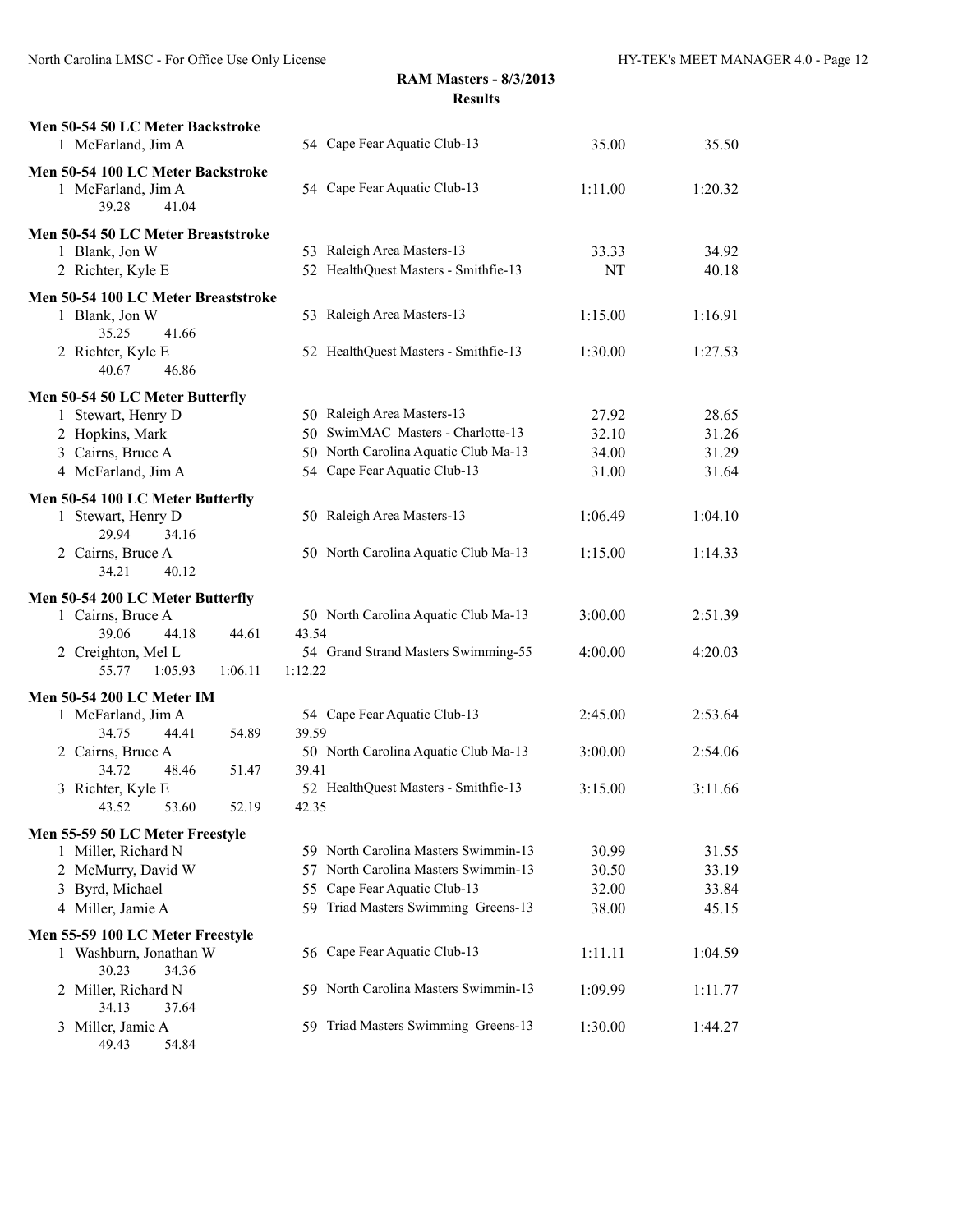North Carolina LMSC - For Office Use Only License HY-TEK's MEET MANAGER 4.0 - Page 13

| Men 55-59 200 LC Meter Freestyle                           |                |                              |                                      |                |         |          |          |
|------------------------------------------------------------|----------------|------------------------------|--------------------------------------|----------------|---------|----------|----------|
| 1 Washburn, Jonathan W                                     |                | 56 Cape Fear Aquatic Club-13 |                                      |                | 2:22.22 | 2:23.88  |          |
| 33.30<br>35.92                                             | 37.84          | 36.82                        |                                      |                |         |          |          |
| 2 Miller, Richard N                                        |                |                              | 59 North Carolina Masters Swimmin-13 |                |         | 2:44.99  | 2:48.46  |
| 37.69<br>43.26                                             | 43.59          | 43.92                        |                                      |                |         |          |          |
| 3 Byrd, Michael                                            |                |                              | 55 Cape Fear Aquatic Club-13         |                |         | 2:46.00  | 3:07.02  |
|                                                            | 1:37.15        |                              |                                      |                |         |          |          |
| Men 55-59 400 LC Meter Freestyle                           |                |                              |                                      |                |         |          |          |
| 1 Dimsdale, Todd A                                         |                |                              | 56 Duke Aquatics-13                  |                |         | 5:20.00  | 5:49.62  |
| 1:01.81<br>1:06.63                                         | 1:10.38        | 1:08.38                      | 1:08.88                              | 1:06.94        | 1:09.33 |          |          |
| Men 55-59 1500 LC Meter Freestyle                          |                |                              |                                      |                |         |          |          |
| 1 Gibson, Christopher E                                    |                |                              | 57 Peddie Aquatic Association-7      |                |         | 19:45.00 | 19:42.91 |
| 38.58<br>34.97                                             | 39.19          | 39.94                        | 39.54                                | 39.63          | 39.88   | 39.79    |          |
| 40.03<br>39.90                                             | 39.67          | 39.87                        | 40.01                                | 40.51          | 40.21   | 39.64    |          |
| 40.17<br>40.46                                             | 40.13          | 40.63                        | 39.93                                | 40.40          | 39.58   | 40.02    |          |
| 39.25<br>39.41                                             | 38.98          | 38.35                        | 38.11                                | 36.13          |         |          |          |
| 2 Miller, Richard N                                        |                |                              | 59 North Carolina Masters Swimmin-13 |                |         | 23:59.99 | 23:07.80 |
| 39.01<br>44.54                                             | 47.30          | 47.08                        | 48.51                                | 47.28          | 47.43   | 46.75    |          |
| 44.15<br>50.78                                             | 47.04          | 46.31                        | 46.85                                | 46.60          | 47.47   | 46.82    |          |
| 46.69<br>46.24<br>46.79<br>46.13                           | 47.59<br>44.93 | 47.53<br>44.94               | 47.62<br>43.17                       | 46.51<br>42.48 | 46.97   | 46.29    |          |
|                                                            |                |                              |                                      |                |         |          |          |
| Men 55-59 50 LC Meter Breaststroke                         |                |                              |                                      |                |         |          |          |
| 1 Dimsdale, Todd A                                         |                |                              | 56 Duke Aquatics-13                  |                |         | 34.00    | 36.97    |
| 2 Miller, Jamie A                                          |                |                              | 59 Triad Masters Swimming Greens-13  |                |         | 50.00    | 53.45    |
| Men 55-59 100 LC Meter Breaststroke                        |                |                              |                                      |                |         |          |          |
| 1 Dimsdale, Todd A<br>40.56<br>44.96                       |                |                              | 56 Duke Aquatics-13                  |                |         | 1:17.00  | 1:25.52  |
| 2 Byrd, Michael<br>56.11<br>50.92                          |                |                              | 55 Cape Fear Aquatic Club-13         |                |         | 1:32.00  | 1:47.03  |
| 3 Miller, Jamie A<br>1:07.17<br>56.66                      |                |                              | 59 Triad Masters Swimming Greens-13  |                |         | 2:02.00  | 2:03.83  |
| Men 55-59 200 LC Meter Breaststroke                        |                |                              |                                      |                |         |          |          |
| 1 Dimsdale, Todd A                                         |                |                              | 56 Duke Aquatics-13                  |                |         | 2:59.00  | 3:07.75  |
| 42.51<br>47.18                                             | 48.87          | 49.19                        |                                      |                |         |          |          |
| 2 Washburn, Jonathan W                                     |                |                              | 56 Cape Fear Aquatic Club-13         |                |         | 3:33.33  | 3:08.31  |
| 43.33<br>48.39                                             | 48.56          | 48.03                        |                                      |                |         |          |          |
| Men 55-59 50 LC Meter Butterfly                            |                |                              |                                      |                |         |          |          |
| 1 Washburn, Jonathan W                                     |                |                              | 56 Cape Fear Aquatic Club-13         |                |         | 33.33    | 34.58    |
| 2 Miller, Richard N                                        |                |                              | 59 North Carolina Masters Swimmin-13 |                |         | 34.99    | 35.99    |
| 3 O'Connor, Christopher M                                  |                |                              | 56 Durham Area Masters Aquatics-13   |                |         | 50.00    | 37.74    |
| 4 Byrd, Michael                                            |                |                              | 55 Cape Fear Aquatic Club-13         |                |         | 42.00    | 44.17    |
|                                                            |                |                              |                                      |                |         |          |          |
| Men 55-59 200 LC Meter Butterfly<br>1 Washburn, Jonathan W |                |                              | 56 Cape Fear Aquatic Club-13         |                |         | 3:33.33  | 2:53.94  |
| 36.05<br>42.46                                             | 45.93          | 49.50                        |                                      |                |         |          |          |
|                                                            |                |                              |                                      |                |         |          |          |
| <b>Men 55-59 200 LC Meter IM</b>                           |                |                              |                                      |                |         |          |          |
| 1 Dimsdale, Todd A                                         |                |                              | 56 Duke Aquatics-13                  |                |         | 2:45.00  | 2:54.09  |
| 38.66<br>46.73                                             | 48.99          | 39.71                        |                                      |                |         |          |          |
| Men 60-64 50 LC Meter Freestyle                            |                |                              |                                      |                |         |          |          |
| 1 Trevisan, Paul T                                         |                |                              | 62 Colonials 1776-8                  |                |         | 27.00    | 26.35    |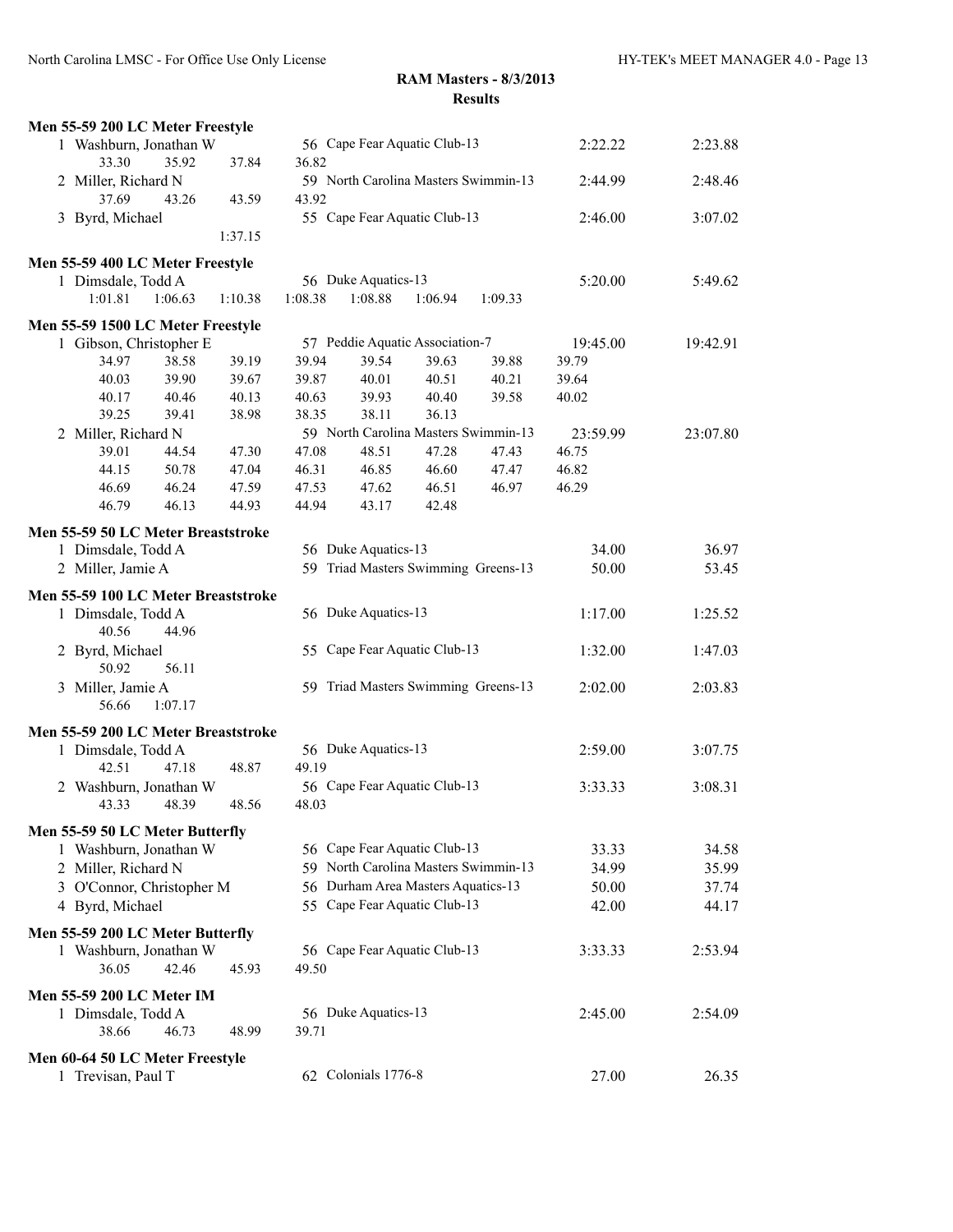| Men 60-64 100 LC Meter Freestyle<br>1 Trevisan, Paul T<br>28.61<br>31.54                                                                                                          | 62 Colonials 1776-8                                                                                                                                                                                         | 1:00.00                            | 1:00.15                            |
|-----------------------------------------------------------------------------------------------------------------------------------------------------------------------------------|-------------------------------------------------------------------------------------------------------------------------------------------------------------------------------------------------------------|------------------------------------|------------------------------------|
| Men 60-64 400 LC Meter Freestyle<br>1 Stevens, Craig W<br>41.89<br>50.35<br>51.92                                                                                                 | 60 Colonials 1776-8<br>52.68<br>52.63                                                                                                                                                                       | 5:25.20<br>52.19                   | 6:47.74                            |
| Men 60-64 50 LC Meter Butterfly<br>1 Trevisan, Paul T                                                                                                                             | 62 Colonials 1776-8                                                                                                                                                                                         | 30.50                              | 30.75                              |
| Men 65-69 50 LC Meter Freestyle<br>1 List, Bob W                                                                                                                                  | 68 Grand Strand Masters Swimming-55                                                                                                                                                                         | 31.33                              | 33.64                              |
| Men 65-69 100 LC Meter Freestyle<br>1 Ratterman, George<br>41.77<br>44.09                                                                                                         | 66 Greensboro Swimming Associatio-13                                                                                                                                                                        | 1:45.00                            | 1:25.86                            |
| Men 65-69 200 LC Meter Freestyle<br>1 Ratterman, George<br>46.94<br>51.90<br>57.09                                                                                                | 66 Greensboro Swimming Associatio-13<br>52.34                                                                                                                                                               | 3:55.00                            | 3:28.27                            |
| Men 65-69 50 LC Meter Breaststroke<br>1 List, Bob W                                                                                                                               | 68 Grand Strand Masters Swimming-55                                                                                                                                                                         | 39.59                              | 41.31                              |
| Men 70-74 50 LC Meter Freestyle<br>1 White, Bernie T<br>2 Pinkerton, Rolffs S<br>3 Casper, Mike<br>Men 70-74 100 LC Meter Freestyle<br>1 Casper, Mike                             | 70 Charlotte SwimMasters-13<br>74 North Carolina Masters Swimmin-13<br>71 Grand Strand Masters Swimming-55<br>71 Grand Strand Masters Swimming-55                                                           | 37.50<br>34.25<br>55.00<br>2:04.00 | 34.90<br>36.11<br>54.24<br>2:04.22 |
| 58.57<br>1:05.65<br>Men 70-74 200 LC Meter Freestyle<br>1 Casper, Mike<br>1:02.23<br>1:05.22<br>1:10.05                                                                           | 71 Grand Strand Masters Swimming-55<br>1:04.87                                                                                                                                                              | 4:26.00                            | 4:22.37                            |
| Men 70-74 400 LC Meter Freestyle<br>1 Casper, Mike<br>1:10.38<br>1:01.81<br>1:06.63                                                                                               | 71 Grand Strand Masters Swimming-55<br>1:08.38<br>1:08.88<br>1:09.33<br>1:06.94                                                                                                                             | 9:30.00<br>1:05.32                 | 8:57.67                            |
| Men 70-74 1500 LC Meter Freestyle<br>1 Casper, Mike<br>1:01.33 1:08.74 1:08.87<br>1:08.48<br>1:09.17<br>1:13.43<br>1:10.26<br>1:13.81<br>1:08.93<br>1:11.25<br>1:11.74<br>1:09.95 | 71 Grand Strand Masters Swimming-55<br>1:11.33  1:08.65  1:11.66  1:08.09  1:11.89<br>1:10.91<br>1:12.42<br>1:12.74<br>1:10.30<br>1:09.77<br>1:12.50<br>1:13.06<br>1:10.52<br>1:10.31<br>1:12.52<br>1:08.27 | 35:10.00<br>1:12.30<br>1:13.96     | 35:17.16                           |
| Men 70-74 200 LC Meter Backstroke<br>1 Pinkerton, Rolffs S<br>1:00.70                                                                                                             | 74 North Carolina Masters Swimmin-13<br>56.73                                                                                                                                                               | 4:00.00                            | 3:51.60                            |
| Men 70-74 50 LC Meter Butterfly<br>1 White, Bernie T                                                                                                                              | 70 Charlotte SwimMasters-13                                                                                                                                                                                 | 39.50                              | 37.48                              |
| Men 75-79 50 LC Meter Freestyle<br>1 Clark, Jerry                                                                                                                                 | 76 Charlotte SwimMasters-13                                                                                                                                                                                 | 34.00                              | 35.22                              |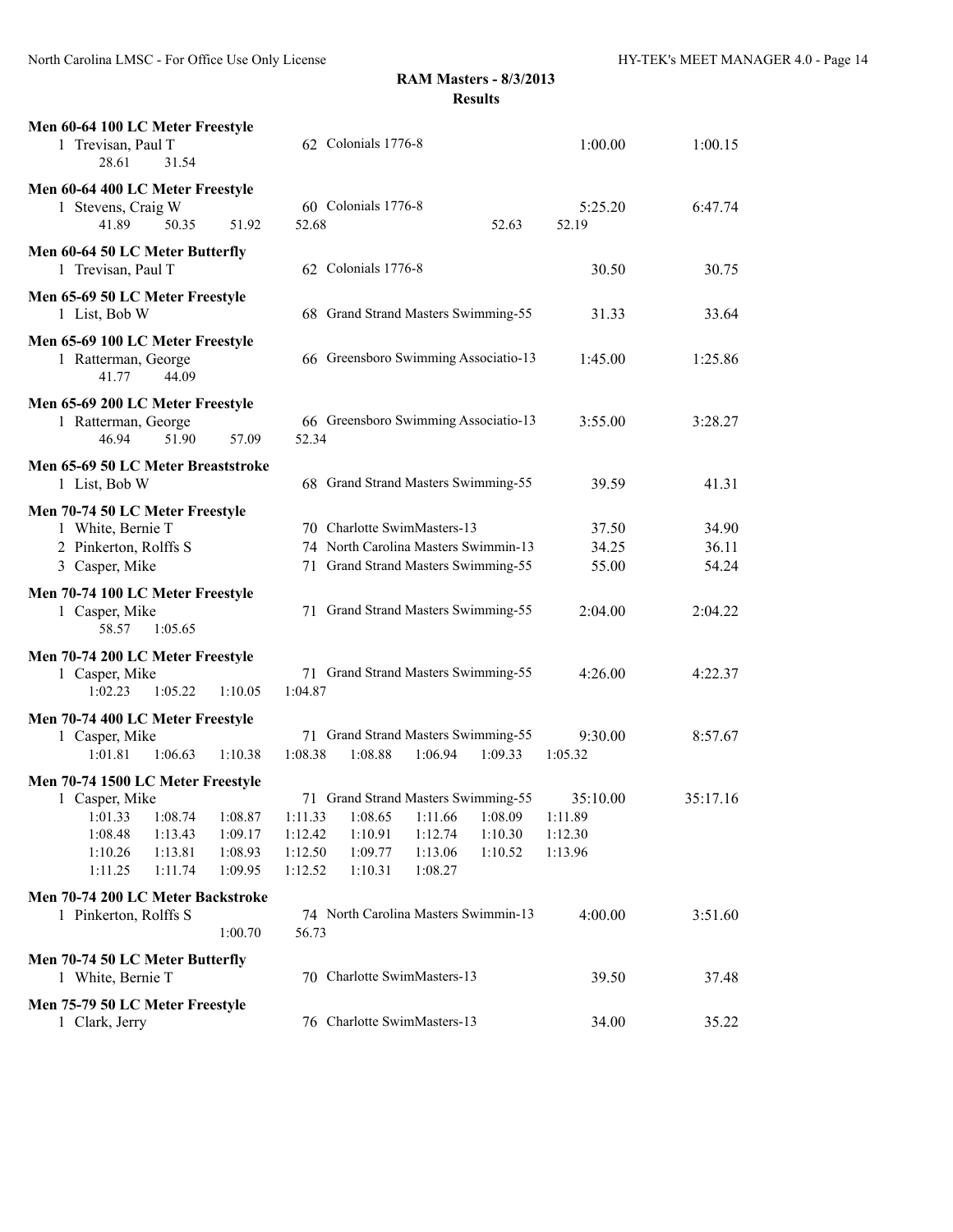| Men 75-79 100 LC Meter Freestyle<br>1 Clark, Jerry<br>39.09<br>41.94                                                                    | 76 Charlotte SwimMasters-13                                                  | 1:20.00                          | 1:21.03                              |
|-----------------------------------------------------------------------------------------------------------------------------------------|------------------------------------------------------------------------------|----------------------------------|--------------------------------------|
| Men 75-79 200 LC Meter Freestyle<br>1 Clark, Jerry<br>43.53<br>47.98<br>48.39                                                           | 76 Charlotte SwimMasters-13<br>48.98                                         | 3:02.00                          | 3:08.88                              |
| Men 75-79 400 LC Meter Freestyle<br>1 Clark, Jerry<br>54.00<br>49.18<br>53.74                                                           | 76 Charlotte SwimMasters-13<br>53.79<br>54.73<br>53.07                       | 7:25.00<br>52.04<br>49.67        | 7:00.22                              |
| Men 80-84 50 LC Meter Freestyle<br>1 Barrett, Steve                                                                                     | 80 North Carolina Masters Swimmin-13                                         | 47.00                            | 46.99                                |
| Men 80-84 50 LC Meter Backstroke<br>1 Kortheuer, John D<br>2 Barrett, Steve                                                             | 82 Greensboro Community YMCA Mast-13<br>80 North Carolina Masters Swimmin-13 | 48.00<br>58.00                   | 50.84<br>1:02.45                     |
| Men 80-84 50 LC Meter Breaststroke<br>1 Kortheuer, John D<br>2 Barrett, Steve                                                           | 82 Greensboro Community YMCA Mast-13<br>80 North Carolina Masters Swimmin-13 | 49.00<br>59.00                   | 47.57<br>1:01.72                     |
| Men 80-84 100 LC Meter Breaststroke<br>1 Barrett, Steve<br>1:02.55<br>1:17.52                                                           | 80 North Carolina Masters Swimmin-13                                         | 2:16.00                          | 2:20.07                              |
| Men 80-84 200 LC Meter Breaststroke<br>1 Barrett, Steve<br>1:04.59<br>1:19.78<br>1:23.26                                                | 80 North Carolina Masters Swimmin-13<br>1:21.49                              | 5:05.00                          | 5:09.12                              |
| Women 120-159 200 LC Meter Freestyle Relay<br>1 Raleigh Area Masters-13<br>1) Oxford, Jennifer L W33<br>32.13                           | A<br>2) Hulett, Jennifer A W44<br>1:26.29                                    | NT<br>3) Jones, Ruth N W30       | 2:17.26<br>4) Wainio, Courtney A W38 |
| Women 160-199 200 LC Meter Freestyle Relay<br>1 HealthQuest Masters - Smithfie-1<br>1) Pence, Brittany W25<br>1:28.63<br>47.09<br>54.89 | A<br>2) Lee, Johnnie A W59<br>47.19                                          | NT<br>3) Karstens, Mary W42      | 3:57.80<br>4) Torres, Stephanie W34  |
| Women 160-199 200 LC Meter Medley Relay<br>1 Raleigh Area Masters-13<br>1) Hulett, Jennifer A W44<br>28.95                              | A<br>2) Oxford, Jennifer L W33<br>44.94                                      | NT<br>3) Jones, Ruth N W30       | 2:43.40<br>4) Massengale, Susan W60  |
| 2 HealthQuest Masters - Smithfie-1<br>1) Pence, Brittany W25<br>1:18.18                                                                 | A<br>2) Torres, Stephanie W34<br>1:00.42                                     | NT<br>3) Karstens, Mary W42      | 4:27.02<br>4) Lee, Johnnie A W59     |
| Men 160-199 200 LC Meter Freestyle Relay<br>1 HealthQuest Masters - Smithfie-1<br>1) Richter, Kyle E M52<br>40.31<br>35.87<br>32.49     | A<br>2) Karstens, Alexander M45<br>28.66                                     | NT<br>3) Tetreault, Martin M48   | 2:17.33<br>4) Rogers, Michael J M29  |
| Men 160-199 200 LC Meter Medley Relay<br>1 Raleigh Area Masters-13<br>1) Stewart, Henry D M50<br>32.09<br>36.54<br>28.35                | A<br>2) Blank, Jon W M53<br>29.26                                            | NT<br>3) Bitzenhofer, Mike A M49 | 2:06.24<br>4) Sadosky, Daniel M M39  |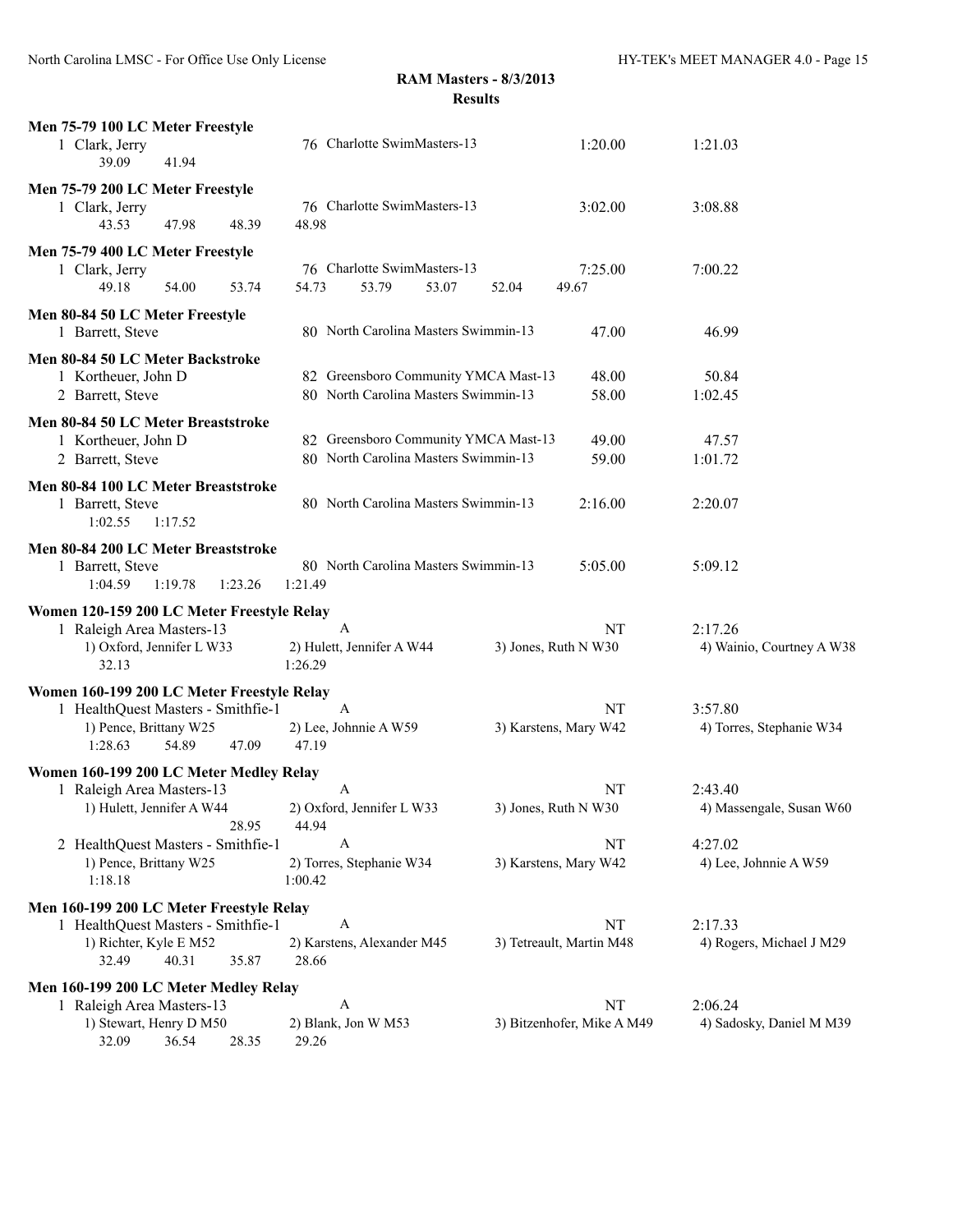| (Men 160-199 200 LC Meter Medley Relay)    |       |       |                             |                              |                            |
|--------------------------------------------|-------|-------|-----------------------------|------------------------------|----------------------------|
| 2 Cape Fear Aquatic Club-13                |       |       | A                           | NT                           | 2:31.92                    |
| 1) Byrd, Michael M55                       |       |       | 2) McFarland, Jim A M54     | 3) de la Cruz, Juan J M25    | 4) Martin, Chris M46       |
| 36.24                                      | 47.36 | 31.06 | 37.26                       |                              |                            |
| 3 HealthQuest Masters - Smithfie-1         |       |       | $\boldsymbol{\mathsf{A}}$   | NT                           | 2:42.60                    |
| 1) Tetreault, Martin M48                   |       |       | 2) Rogers, Michael J M29    | 3) Richter, Kyle E M52       | 4) Karstens, Alexander M45 |
| 53.02                                      | 30.58 | 38.00 | 41.00                       |                              |                            |
| Men 200-239 200 LC Meter Freestyle Relay   |       |       |                             |                              |                            |
| 1 Cape Fear Aquatic Club-13                |       |       | A                           | NT                           | 1:59.26                    |
| 1) Martin, Chris M46                       |       |       | 2) Anderson, Earl E M49     | 3) Washburn, Jonathan W M56  | 4) McFarland, Jim A M54    |
| 28.60                                      | 27.62 | 31.03 | 32.01                       |                              |                            |
| Mixed 120-159 200 LC Meter Freestyle Relay |       |       |                             |                              |                            |
| 1 Raleigh Area Masters-13                  |       |       | $\mathbf{A}$                | NT                           | 2:21.16                    |
| 1) DeMilia, Mary V W42                     |       |       | 2) Catterson, William H M41 | 3) Greene, Dana M W44        | 4) Henry, Bryan R M21      |
| 31.33                                      | 42.34 | 36.93 | 30.56                       |                              |                            |
| Mixed 120-159 200 LC Meter Medley Relay    |       |       |                             |                              |                            |
| 1 Raleigh Area Masters-13                  |       |       | $\boldsymbol{\mathsf{A}}$   | NT                           | 2:19.93                    |
| 1) Oxford, Jennifer L W33                  |       |       | 2) Catterson, William H M41 | 3) Jones, Ruth N W30         | 4) Henry, Bryan R M21      |
| 37.87                                      |       |       | 1:24.92                     |                              |                            |
| 2 North Carolina Masters Swimmin           |       |       | A                           | NT                           | 2:40.02                    |
| 1) Tollaksen, Steve B M26                  |       |       | 2) Buglass, Jessica I W27   | 3) Filipp, Danielle A W26    | 4) Kazel, Katy L W42       |
| 38.94                                      | 47.29 | 33.61 | 40.18                       |                              |                            |
| Mixed 160-199 200 LC Meter Freestyle Relay |       |       |                             |                              |                            |
| 1 Raleigh Area Masters-13                  |       |       | A                           | NT                           | 1:56.24                    |
| 1) Jones, Ruth N W30                       |       |       | 2) Sadosky, Daniel M M39    | 3) Hulett, Jennifer A W44    | 4) Stewart, Henry D M50    |
| 27.24                                      | 27.39 | 33.38 | 28.23                       |                              |                            |
| 2 Cape Fear Aquatic Club-13                |       |       | A                           | NT                           | 2:02.90                    |
| 1) Perrottet, Jennifer K W33               |       |       | 2) Uhl, Alicia K W36        | 3) Washburn, Jonathan W M56  | 4) McFarland, Jim A M54    |
| 29.73                                      | 32.17 | 29.53 | 31.47                       |                              |                            |
| 3 Triad Masters Swimming Greens            |       |       | A                           | NT                           | 2:27.78                    |
| 1) Kern, Paul E M45                        |       |       | 2) Tiska, Patty A W53       | 3) Miller, Jamie A M59       | 4) Old, Cath A W36         |
| 37.28                                      | 44.36 | 32.78 | 33.36                       |                              |                            |
| Mixed 160-199 200 LC Meter Medley Relay    |       |       |                             |                              |                            |
| 1 Cape Fear Aquatic Club-13                |       |       | A                           | NT                           | 2:15.18                    |
| 1) Martin, Chris M46                       |       |       | 2) Anderson, Earl E M49     | 3) Perrottet, Jennifer K W33 | 4) Uhl, Alicia K W36       |
| 33.94                                      | 37.63 | 34.61 | 29.00                       |                              |                            |
| 2 Triad Masters Swimming Greens            |       |       | A                           | NT                           | 2:43.57                    |
| 1) Old, Cath A W36                         |       |       | 2) Miller, Jamie A M59      | 3) Kern, Paul E M45          | 4) Tiska, Patty A W53      |
| 36.63                                      | 53.28 | 37.48 | 36.18                       |                              |                            |

#### **Combined Team Scores**

| 444                                                                                                                                                                                                                                                     | 2. North Carolina Masters Swimmin  | 353                                     |
|---------------------------------------------------------------------------------------------------------------------------------------------------------------------------------------------------------------------------------------------------------|------------------------------------|-----------------------------------------|
| 328                                                                                                                                                                                                                                                     | 4. Grand Strand Masters Swimming   | 322                                     |
| 299                                                                                                                                                                                                                                                     | 6. Unattached                      | 221                                     |
| 165                                                                                                                                                                                                                                                     | 8. Charlotte SwimMasters           | 72                                      |
| 64                                                                                                                                                                                                                                                      | 10. Virginia Masters Swim Team     | 54                                      |
| 45                                                                                                                                                                                                                                                      | 11. Duke Aquatics                  | 45                                      |
| 40                                                                                                                                                                                                                                                      | 14. North Carolina Aquatic Club Ma | 38                                      |
| 36                                                                                                                                                                                                                                                      | 16. Bearcat Masters                | 27                                      |
| 1. Raleigh Area Masters<br>3. Cape Fear Aquatic Club<br>5. HealthQuest Masters - Smithfie<br>7. Triad Masters Swimming Greens<br>9. SwimMAC Masters - Charlotte<br>11. One Event Registration<br>13. Durham Area Masters Aquatics<br>15. Colonials 1776 |                                    | Combined Team Scores - Through Event 40 |